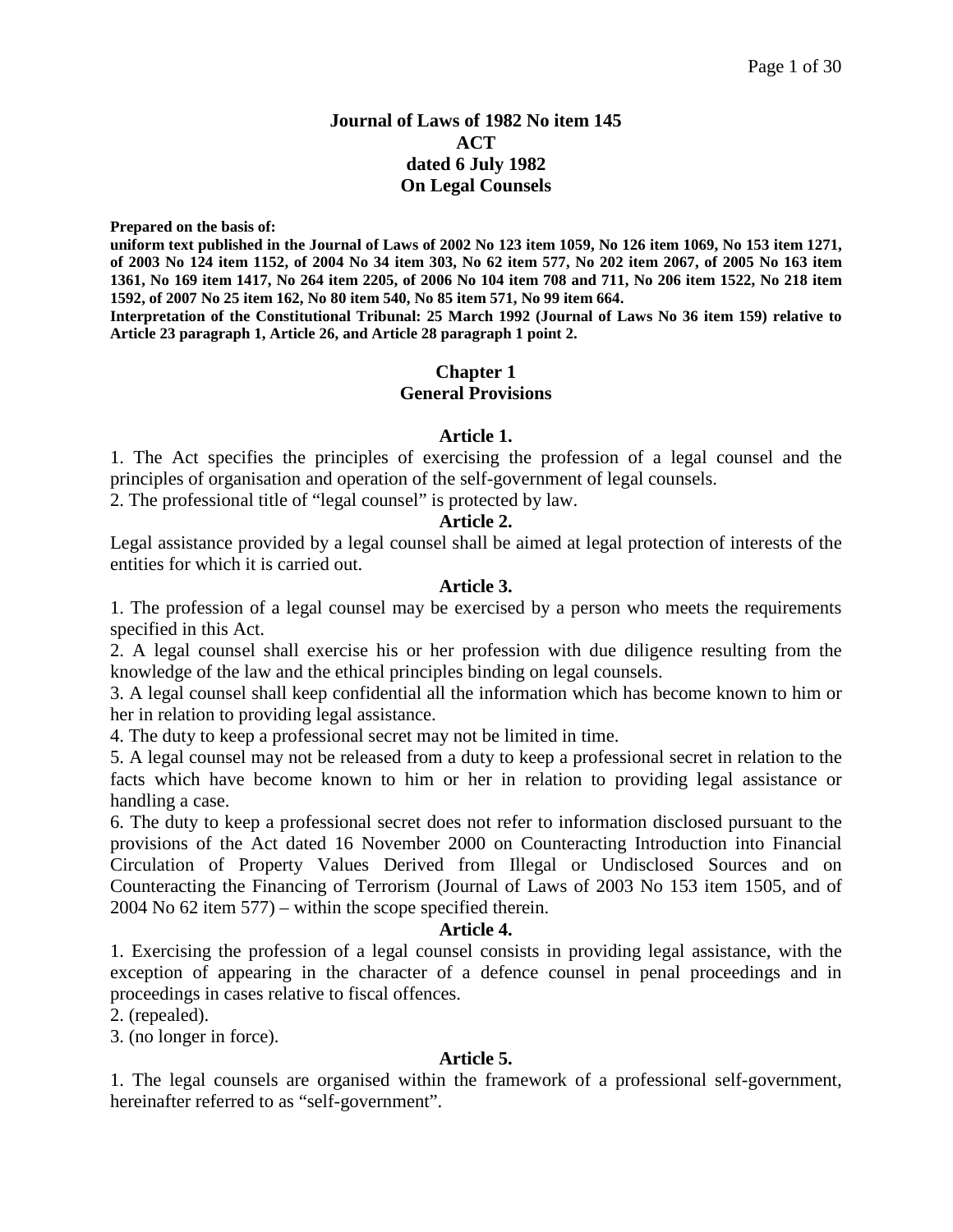2. The organisational units of such self-government possessing the status of legal persons shall include regional chambers of legal counsels and the National Council of Legal Counsels.

3. The Minister of Justice exercises supervision over the activities of the self-government within the scope and in the form provided for in the legal acts.

# **Chapter 2**

### **Exercising the profession of a legal counsel**

### **Article 6.**

1. The profession of a legal counsel consists in providing legal assistance, and in particular in providing legal advice, drafting legal opinions, expressing opinions about the acts of law and appearing before courts and authorities.

*2. The provisions of paragraph 1 do not constitute an obstacle to providing legal assistance referred to in Article 7 by other persons with higher legal education, with the exception of court representation, unless such persons act pursuant to the provisions of Article 87 § 1 of the Code of Civil Procedure as attorneys remaining in the continuous relationship of commission, if the subject matter of the case in question falls within the scope of such a commission or managing the property or interests of the party.*

**Paragraph 2 does not conform to the provisions of the Constitution – judgement of the Constitutional Tribunal (Journal of Laws of 2006 No 206 item 1522); the said provision shall cease to be valid on 31.12.2006.**

### **Article 7.**

Legal assistance shall consist in particular in providing legal advice and consultations, giving legal opinions, and ensuring legal and court representation.

#### **Article 8.**

1. A legal counsel may exercise his or her profession within the framework of an employment contract, on the basis of a civil law agreement, in a legal counsel's office as well as in a private, general or limited partnership, while only legal counsels and attorneys at law and foreign lawyers performing regular practice pursuant to the Act dated 5 July 2002 on the Provision of Legal Assistance by Foreign Lawyers in the Republic of Poland (Journal of Laws No 126 item 1069) may be partners in a private, general or limited partnership or general partners in a limited partnership, and the sole area of activity of such partnerships shall be limited to providing legal assistance.

2. (repealed).

3. A legal counsel shall notify the council of the competent regional chamber of legal counsels about the commencement of exercising the profession and the forms thereof, about the address and name of his or her office or partnership, as well as about any modification of such information.

4. The scope of legal assistance, the deadlines, the terms and conditions of provision thereof and the remuneration due shall be specified in an agreement.

5. Every time this Act contains a reference to the "employment relationship", "employment" or "remuneration", it shall also mean, respectively, "service relationship", "being on duty" and "emolument".

### **Article 9.**

1. A legal counsel exercising his or her profession within the framework of an employment relationship shall occupy a position subordinated directly to the head of an organisational unit.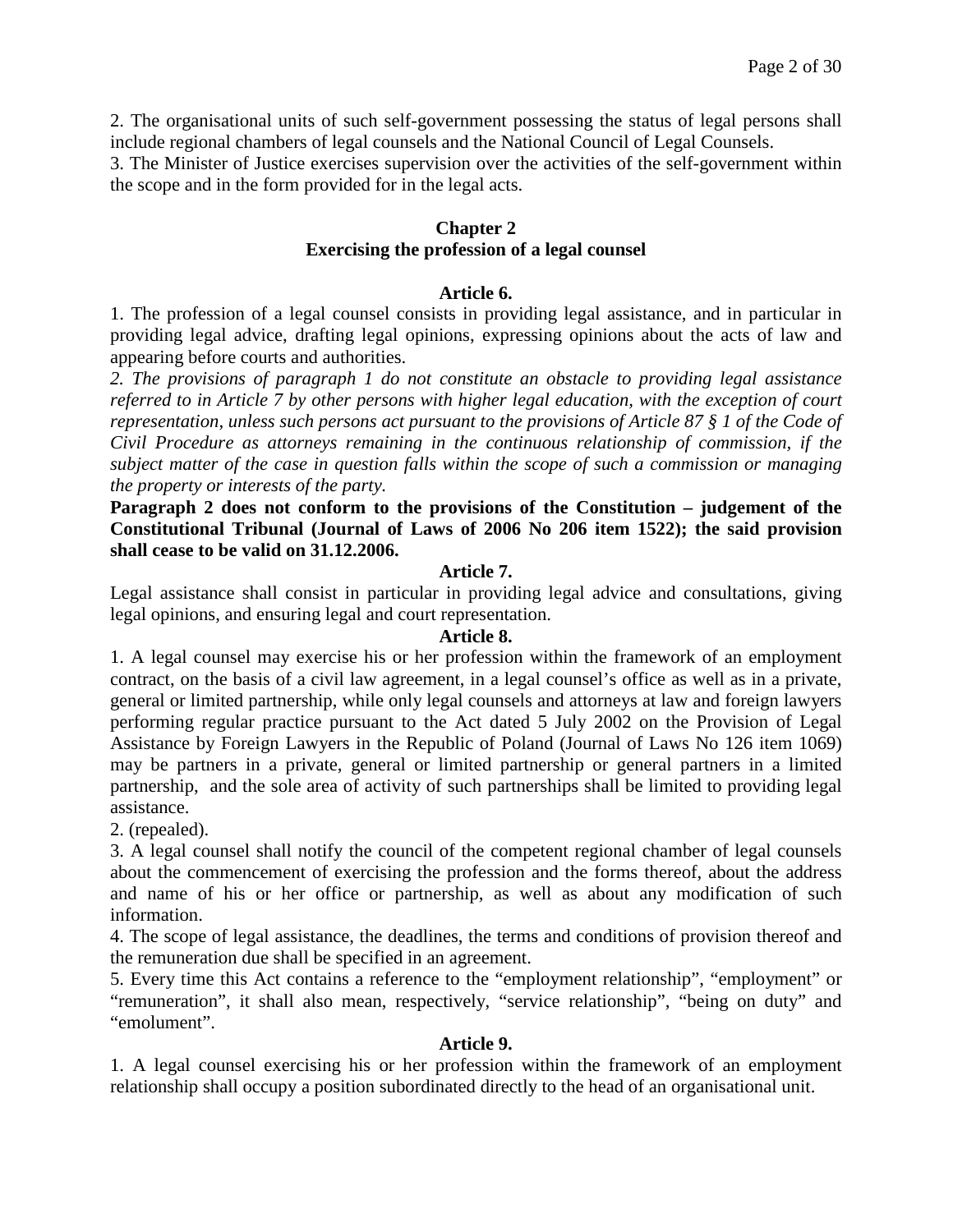2. If an organisational unit employs two or more legal counsels, one of them shall be entrusted with the task of coordinating the provision of legal assistance within this unit.

3. In a state or local-government body a legal counsel shall provide legal assistance in a section or an organisational unit, in a bureau or department or occupy a separate position for legal matters reporting directly to the head of the said body. In a state body a legal counsel may also be employed in another distinguished section or organisational unit and report to the manager thereof.

4. A legal counsel may not be instructed to perform any activity which lies outside the scope of providing legal assistance.

### **Article 10.**

An organisational unit shall ensure the participation of a legal counsel in the proceedings:

1) before the Supreme Court, Supreme Administrative Court and a principal or central body of state administration,

2) before a *voivodship*<sup>[1](#page-2-0)</sup> court, appellate court, the voivodship administrative court and the second-instance body in administrative proceedings,

3) in which a foreign contractor takes part.

#### **Article 11.**

1. When carrying out professional duties a legal counsel shall enjoy freedom of speech and writing within the limits defined by the law and material necessity.

2. The abuse of freedom referred to in paragraph 1 which constitutes an insult or defamation of a party, his or her attorney, a witness, an expert or a translator/interpreter persecuted upon private accusation shall be covered exclusively by disciplinary liability.

### **Article 12.**

1. In the course of and in relation to carrying out professional duties a legal counsel shall enjoy legal protection attributed to judges and public prosecutors.

2. The Minister of Justice shall, by way of an ordinance, determine the official dress of legal counsels taking part in court hearings, taking into account the solemn character of such dress adequate to the dignity of the court and the established tradition.

#### **Article 13.**

1. A legal counsel shall not be bound by any instruction as to the contents of a legal opinion. 2. (deleted).

### **Article 14.**

A legal counsel shall handle cases before adjudicating bodies in an independent way, taking care of due application of the measures for the protection of the justified interests of an organisational unit prescribed by the law.

#### **Article 15.**

A legal counsel shall withdraw from carrying out professional duties in his or her own case or if another organisational unit in which he or she is employed is an opponent of an organisational unit which has granted him or her the power of attorney, or if the case concerns a person with whom this legal counsel remains in a relationship which could have influence on the result of the case.

### **Article 16.**

<span id="page-2-0"></span> <sup>1</sup> Presently: before any district court, pursuant to the provisions of Article 4 of the Act dated 18 December 1998 on amending the Act on the Structure of Law Courts (Journal of Laws No 160 item 1064) which entered into force on 1 January 1999.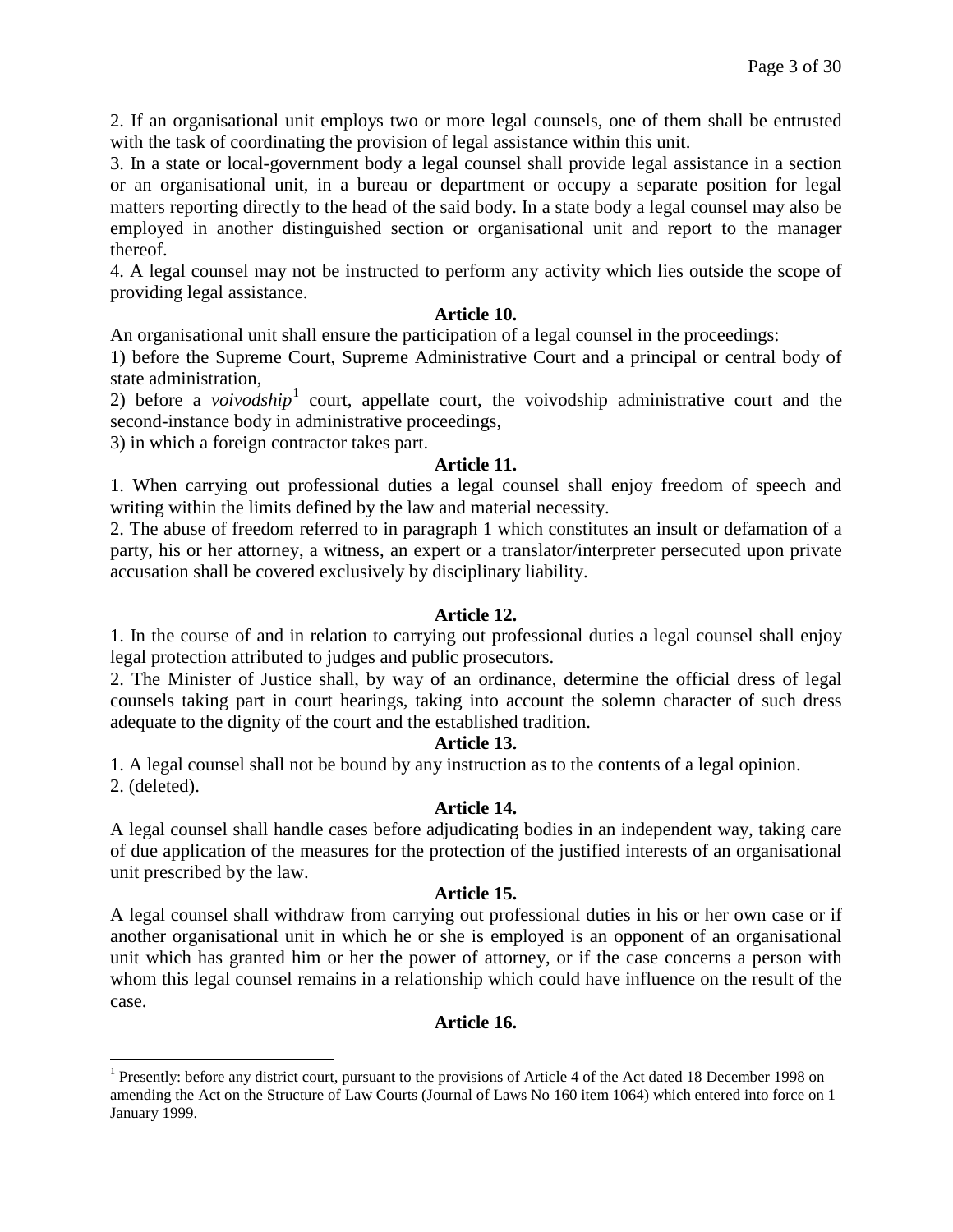1. The assessment of the professional activities of a legal counsel shall be performed by the head of an organisational unit upon requesting an opinion of a legal counsel indicated by the council of the regional chamber of legal counsels.

2. (deleted).

### **Article 17.**

A legal counsel exercising the profession within the framework of an employment relationship may be simultaneously employed in more than one organisational unit and his or her working time may exceed one full-time equivalent.

### **Article 18.**

1. The working time of a legal counsel shall also include also the time necessary to arrange certain issues outside of the premises of an organisational unit, in particular in courts and other bodies and the time necessary for preparing for such activities.

2. The working time of a legal counsel at the organisational unit's premises may not be shorter than two-fifths of the working time specified in the agreement signed with the legal counsel. 3. (deleted).

#### **Article 19.**

1. The employment relationship with a legal counsel may be terminated upon notice by the organisational unit due to improper performance of the duties of a legal counsel resulting from the provisions of this Act only upon seeking an opinion of the council of the regional chamber of legal counsels. The said opinion shall be forwarded to the organisational unit within 14 days from the date of reception of a notification about the intention to terminate the employment relationship by the organisational unit.

2. (deleted).

### **Article 20.**

(deleted).

### **Article 21.**

1. A legal counsel may grant further power of attorney (substitution) to another legal counsel, attorney at law and foreign lawyer performing regular practice within the framework of the Act on the Provision of Legal Assistance by Foreign Lawyers in the Republic of Poland.

2. Should a need to do so arise, the dean of the regional council of legal counsels shall designate ex officio a replacement for the legal counsel who has been removed from the register of legal counsels or is temporarily unable to carry out his/her professional activities. The dean's decision authorises the designated legal counsel to handle the accepted cases and shall be equivalent to granting further court power of attorney.

### **Article 22.**

1. A legal counsel may refuse to provide legal assistance only for material reasons.

2. When terminating a power of attorney, a commission contract or an employment contract a legal counsel shall perform all the activities which are necessary to ensure that this fact will not have any negative impact on the further course of the cases handled by such a legal counsel.

# **Article 22<sup>1</sup> .**

The council of the regional chamber of legal counsels shall be entitled to inspect and assess the way the profession is exercised by a legal counsel and a foreign lawyer entered into the register of foreign lawyers maintained by the council of the regional chamber of legal counsels. The inspections and assessments shall be carried out by inspectors appointed by the council from among the legal counsels.

# **Article 22<sup>2</sup> .**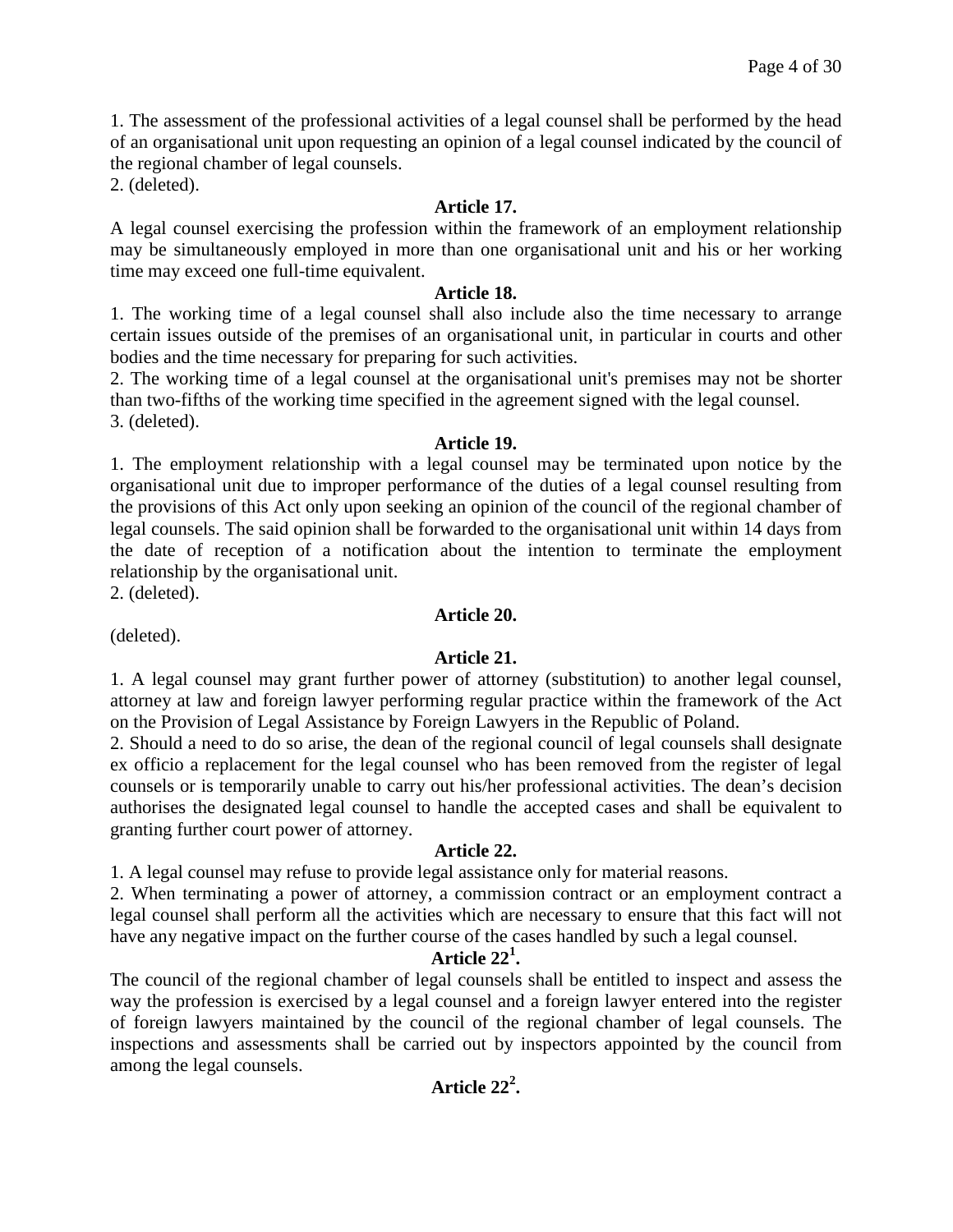The council of the regional chamber of legal counsels may, on the basis of a medical certificate and upon carrying out a detailed explanatory proceedings - at the request of the President of the National Council of Legal Counsels or the dean of the council of the regional chamber of legal counsels – adopt a resolution on a permanent inability to exercise the profession by a legal counsel. Should such proceedings be instituted the council may suspend the legal counsel in the performance of his/her activities for the duration of the proceedings.

# **Article 22<sup>3</sup> .**

1. The costs of legal assistance provided by a legal counsel ex officio shall be covered by the State Treasury.

2. The Minister of Justice, upon seeking an opinion of the National Council of Legal Counsels, shall determine, by way of an ordinance, the detailed principles relative to incurring costs specified in paragraph 1, taking into account the method for the determination of such costs, expenses constituting the basis for the determination thereof and the maximum amount of fees for the provided assistance.

# **Article 22<sup>4</sup> .**

1. A legal counsel exercising a profession on the basis of an employment relationship shall be entitled to receive remuneration and other benefits specified in the collective work agreement or in the provisions of the law relative to remuneration of employees binding in the organisational unit employing the legal counsel. Such remuneration may not be lower than remuneration foreseen for the post of a senior specialist or another equivalent work position. Should the right to bonuses be dependent on the requirement relative to managing a team of employees, such a requirement shall not be applicable to a legal counsel.

2. A legal counsel shall be entitled to additional remuneration in the amount not less than 65% of the costs of court representation awarded by the court to the party he or she represented or awarded on the basis of an out-of-court settlement, amicable proceedings, international arbitrage or in the enforcement proceedings, if such costs have been collected from the other party. In the state public sector units the amount and dates of remuneration payment shall be specified in a civil law agreement.

# **Article 22<sup>5</sup> .**

1. Fees for the activities performed by legal counsels exercising their profession in legal counsel's offices or in partnerships referred to in Article 8 paragraph 1 and employed on the basis of a civil law agreement shall be specified in an agreement entered into with the client.

2. The Minister of Justice, upon seeking an opinion of the National Council of Legal Counsels and the Central Board of Lawyers shall determine, by way of an ordinance, the amount of fees for the activities performed by the legal counsels before the law enforcement bodies constituting the basis for awarding the costs of legal representation by the courts, having in mind the fact that determining a fee higher than the minimum rate referred to in paragraph 3 but not exceeding six times this rate may by justified by the type and complexity of the case and the necessary outlay of the legal counsel's work.

3. The Minister of Justice, upon seeking an opinion of the National Council of Legal Counsels and the Central Board of Lawyers, shall determine, by way of an ordinance, the minimum rates for the activities of legal counsels referred to in paragraph 1, taking into account the type and complexity of the case and the necessary outlay of the legal counsel's work.

# **Article 22<sup>6</sup> .**

Social insurance contributions of a legal counsel shall be paid by organisational units employing this legal counsel, the partnerships referred to in Article 8 paragraph 1, or personally by the legal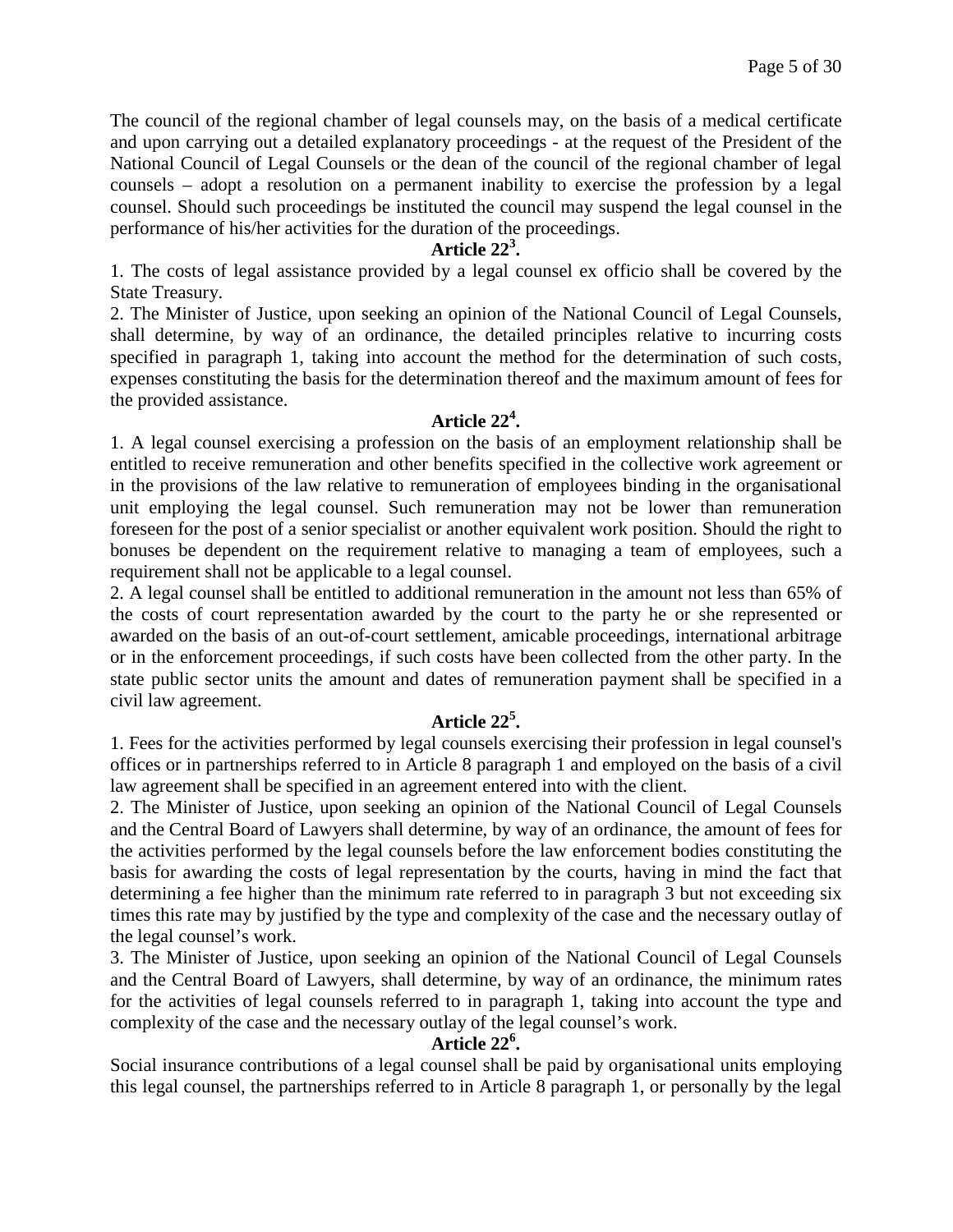counsels exercising their profession in a legal counsel's office or in a partnership specified in Article 8 paragraph 1.

# **Article 22<sup>7</sup> .**

1. A legal counsel shall be covered by mandatory third party liability insurance relative to any damage inflicted while performing the activities referred to in Article 4 paragraph 1 and Article 6 paragraph 1.

2. The provisions of paragraph 1 do not infringe on the provisions of Article 120 of the Labour Code.

3. The insurance duty referred to in paragraph 1 shall not apply to legal counsels who do not exercise the profession.

4. The council of the regional chamber of legal counsels competent for the place of residence of a legal counsel shall carry out inspections on whether the duty to enter into an insurance contract referred to in Article 1 has been fulfilled. The fulfilment of this duty shall be ascertained on the basis of a policy or another insurance document confirming that such an insurance agreement has been entered into issued by the insurance company and presented by the legal counsel.

5. The Minister of Justice shall supervise the performance of the tasks specified in paragraph 4. by the regional councils of chambers of legal counsels. The deans of the councils of regional chambers of legal counsels shall file reports on inspections carried out in the previous calendar year to the Minister of Justice on an annual basis, until 15th day of March.

# **Article 22<sup>8</sup> .**

The minister competent for the issues relative to financial institutions shall, in cooperation with the Minister of Justice, upon seeking an opinion of the National Council of Legal Counsels and the Polish Chamber of Insurance, shall determine, by way of an ordinance, the detailed scope of mandatory insurance referred to in Article  $22<sup>7</sup>$ , the commencing date of the insurance duty and the minimum guarantee sum, taking into consideration in particular the specific features of the profession and the scope of performed tasks.

#### **Chapter 3 Qualifications necessary for exercising the profession of a legal counsel**

### **Article 23.**

The right to exercise the profession of a legal counsel arises as soon as a specific person is entered into the register of legal counsels and upon taking an oath by such a person.

### **Article 24.**

1. In order to be entered into the register of legal counsels such a person shall:

1) complete higher legal studies in the Republic of Poland and obtain a master's degree or complete higher legal education abroad, if such education is recognised in the Republic of Poland,

2) (deleted).

3) fully enjoy his/her public rights,

4) have full legal capacity to act,

5) be a person of an irreproachable character whose previous behaviour constitutes a warranty of correct exercise of the profession of a legal counsel,

6) complete a legal counsel's training in the Republic of Poland and sit the legal counsel's examination, subject to the provisions of Article 25 paragraph 2.

2. Entering a person who obtained a positive result of the legal counsel's exam into the register shall take place at this person's request on the basis of a resolution of the council of the regional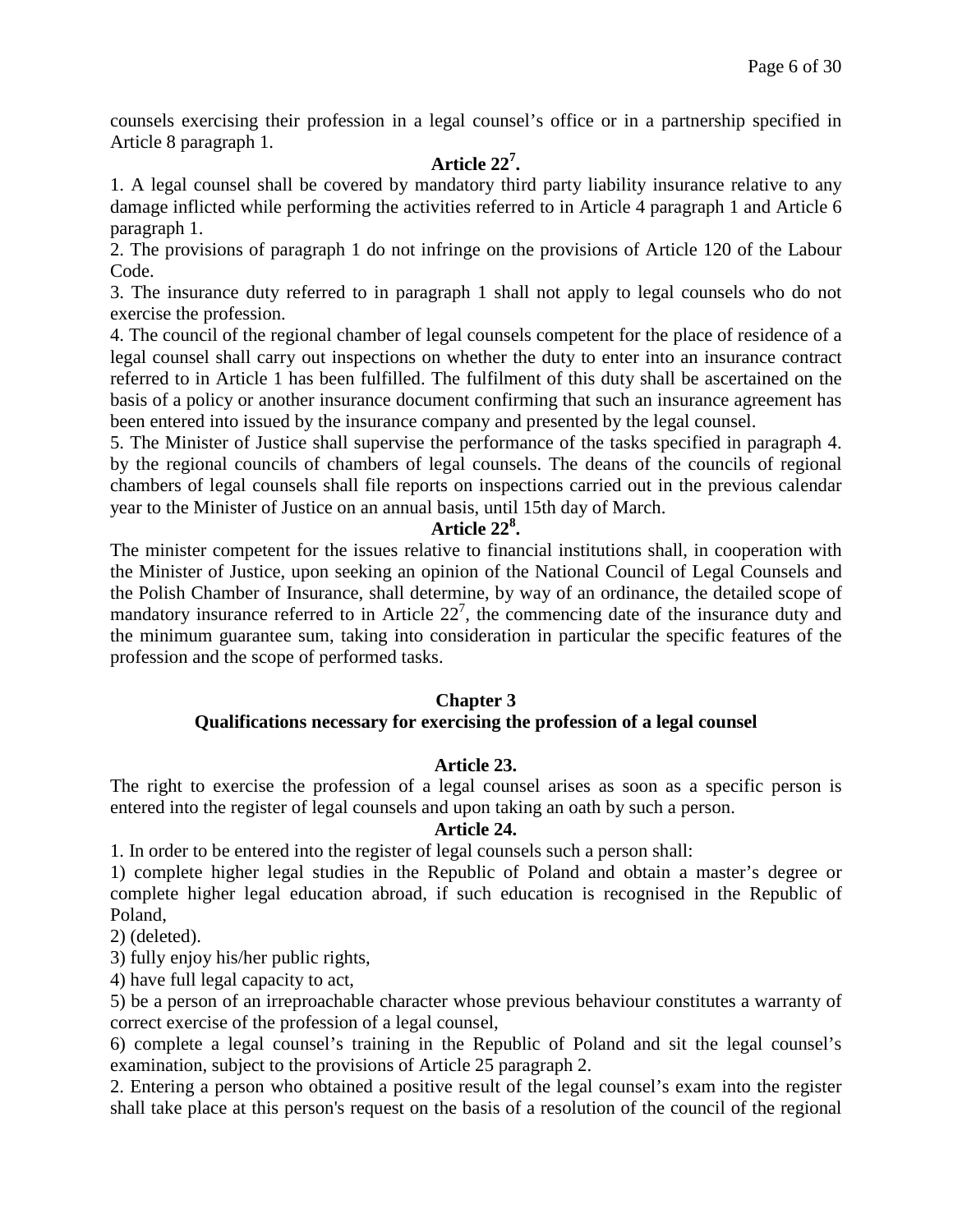chamber of legal counsels competent for the place where the legal training took place, and in the event of a person referred to in Article 25 paragraph 2, for such a person's place of residence.

2a. The request referred to in paragraph 2 filed by a person wishing to be entered into the register shall be accompanied by an information on no criminal record from the National Penal Register with a date not earlier than one month prior to filing of such information and - in the event of a person born before 1 August 1972 - a declaration referred to in Article 7 paragraph 1 of the act dated 18 October 2006 on Disclosing Information about Documents of the State Security Bodies from the years 1944-1990 and the Contents of such Documents (Journal of Laws No 218 item 1592, No 249 item 1832 and of 2007 No 25 item 162) or information referred to in Article 7 paragraph 3a thereof.

2b. The provisions of paragraph 2 and 2a shall apply accordingly to persons referred to in Article 25 paragraph 1.

2c. The council of the regional chamber of legal counsels may refuse to enter a specific person into the register of legal counsels only when such an entry would constitute a breach of the provisions of paragraph 1. The council of the regional chamber of legal counsels shall be entitled to inspect the personal and disciplinary files of persons wishing to be entered into the said register.

3-5. (deleted).

### **Article 25.**

1. The requirement relative to completing a legal counsel's training and sitting a legal counsel examination shall not be applicable to:

1) persons holding a title of a professor or a Ph.D. in legal sciences,

*2) persons who passed the judge's, persecutor's, bar or notarial exam,* 

**Point 2 does not conform to the Constitution insofar as, as a result of an amendment introduced by the Act of 30.06.2005 on Amending the Bar Act and Certain Other Acts, an opportunity was offered to admit to the profession persons who, having sat the exams indicated therein, did not possess adequate practice in a legal profession - judgement of the Constitutional Tribunal (Journal of Laws of 2006 No 206 item 1522); the said provision shall cease to be valid on 31.12.2006.**

3) persons who have occupied the post of the counsel to the Office of the State Attorney of the Treasury.

2. The following persons may sit the legal counsel's exam before the examination board referred to in Article  $33<sup>1</sup>$  paragraph 1, without having to complete the legal counsel's training:

1) persons holding a Ph.D. in legal sciences,

*2) persons who, upon completing higher legal education were employed on the basis of an employment contract on the positions relative to the application of the law or legislation for at least 5 years within the period which did not exceed 8 years prior to filing an application to be allowed to sit a legal counsel's exam.*

*3) persons who, upon completing higher legal education performed in person, performed the services consisting in the application of the law or legislation for at least 5 years within the period which did not exceed 8 years prior to filing an application to be allowed to sit a legal counsel's exam, on a continuous basis and on the basis of agreements to which the provisions on commission shall apply accordingly.*

*4) persons who, upon completing higher legal education carried out business activities entered into the Register of Business Activity for at least 5 years within the period which did not exceed 8 years prior to filing an application to be allowed to sit a legal counsel's exam, if the object of such activities covered the provision of legal assistance referred to in Article 6 paragraph 2,*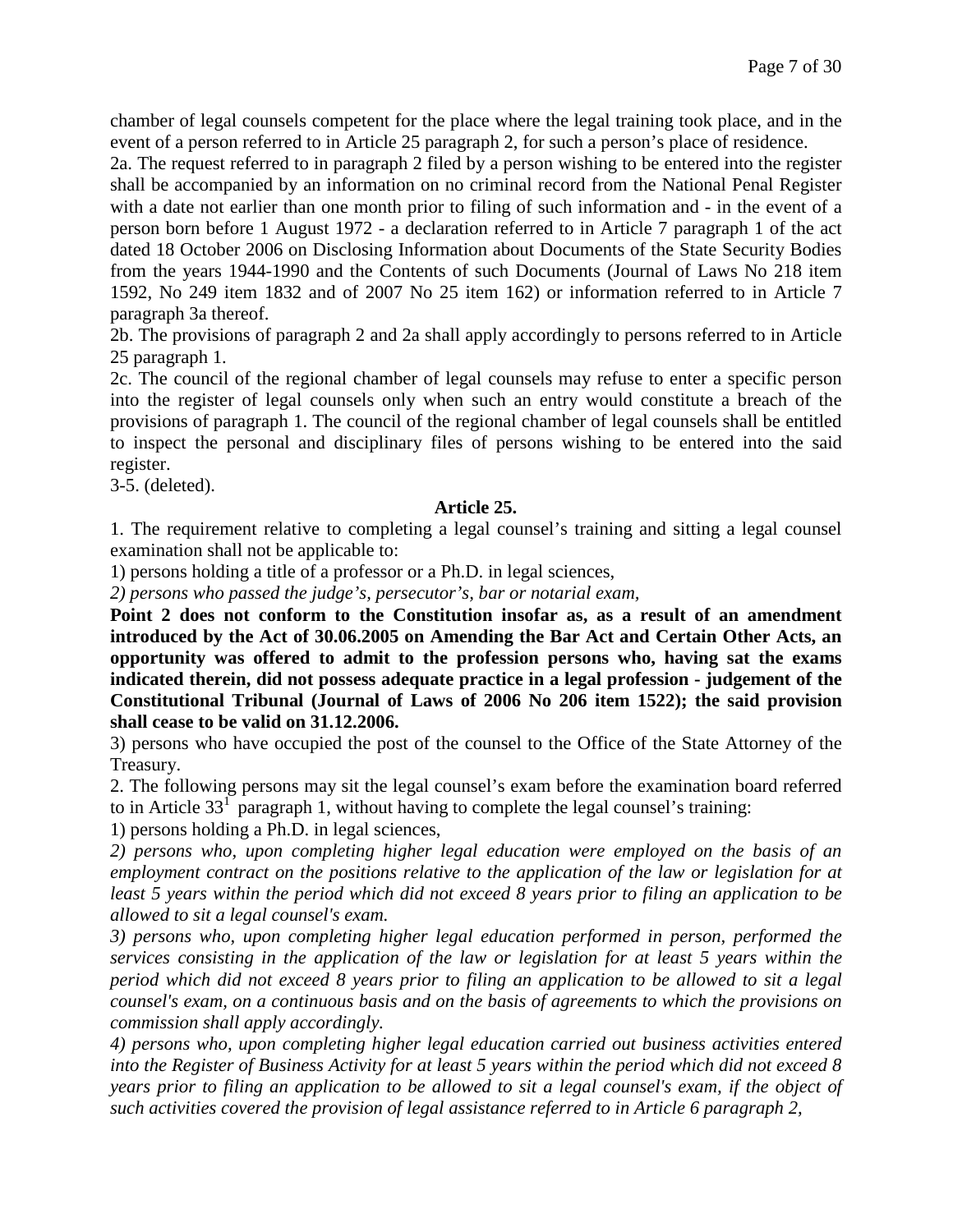**points 2, 3 and 4 do not conform to the provisions of the Constitution – judgement of the Constitutional Tribunal (Journal of Laws of 2006 No 206 item 1522); the said provisions shall cease to be valid on 31.12.2006.**

5) persons who worked as a court referendary or a judge's assistant for at least 5 years within the period which did not exceed 8 years.

2a. The five-year period of employment within the framework of an employment relationship referred to in paragraph 2 point 2 shall be determined as a sum of working periods calculated proportionally to the working time they covered.

2b. Persons referred to in paragraph 2 shall meet the requirements specified in Article 24 paragraph 1 point 1, 3-5.

3. (repealed).

### **Article 26.**

Persons who exercise the profession of a judge, public prosecutor, notary public, court enforcement officer, assistant judge, assistant prosecutor or assistant notary or who participate in a judge's, prosecutor's or notarial training may not be at the same time entered into the register of legal counsels or exercise the profession of a legal counsel.

### **Article 27.**

1. An oath formula to be pronounced by a legal counsel shall be worded as follows:

"I solemnly swear to contribute to the protection and reinforcing the legal order of the Republic of Poland by exercising the profession of a legal counsel, perform my professional duties in a diligent way and according to the provisions of the law, keep the professional secret, as wll as to act with dignity and in an honest way guided by the principles of legal counsel's ethics and justice".

2. The oath shall be heard by the dean of the council of the regional chamber of legal counsels maintaining the register of legal counsels the legal counsel in question has been entered into.

### **Article 28.**

1. Suspending the right to exercise the profession of a legal counsel shall take place if the person in question:

1) exercises the profession of an attorney at law,

2) started work for the legal enforcement bodies, prosecuting authorities or a notary's office,

3) started work for the Office of the State Attorney of the Treasury.

2. Suspending the right to exercise the profession of a legal counsel shall also take place the moment a disciplinary decision on applying this punishment becomes final and binding.

3. The suspension of the right to exercise the profession of a legal counsel is not applicable to persons employed as legal counsels in the bodies referred to in paragraph 1 point 2.

4. The resolution of the council of the regional chamber of legal counsels on suspending the right to exercise the profession of a legal counsel shall be made within 30 days from obtaining information about the occurrence of an event referred to in paragraph 1 and 2.

5. The resolution referred to in paragraph 4 may be appealed against to the Presidium of the National Council of Legal Counsels within 14 days from the reception of the resolution by the person it refers to. The resolution of the Presidium of the National Council of Legal Counsels shall be made within 30 days from the reception of an appeal.

6. The person in question may lodge an appeal against the resolution of the Presidium of the National Council of Legal Counsels to the Minister of Justice, pursuant to the provisions of the Code of Administrative Proceedings.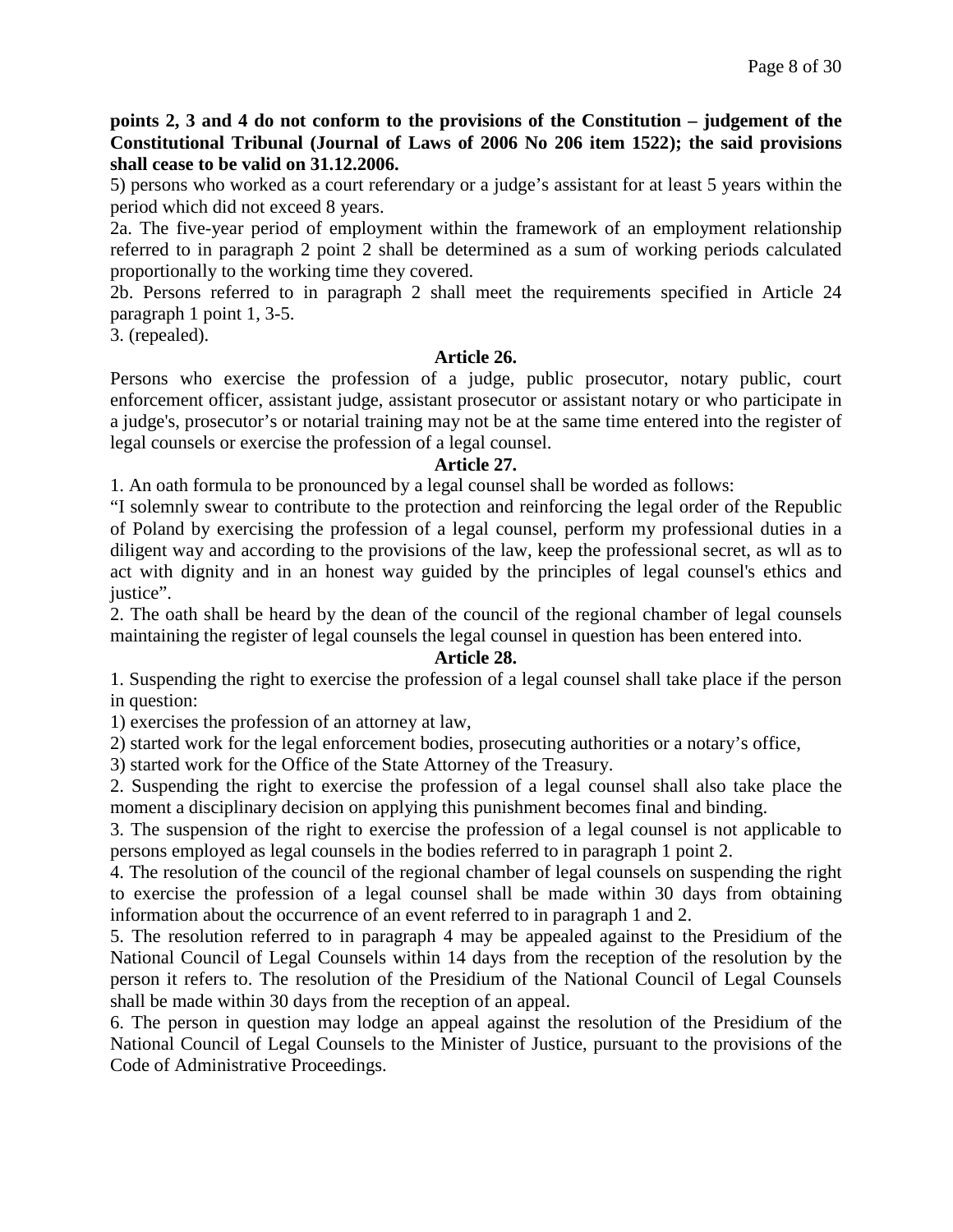7. The person in question and the Presidium of the National Council of Legal Counsels may lodge a complaint against the final decision of the Minister of Judgement to the administrative court within 30 days from the reception of the decision.

### **Article 29.**

Removing a person from the register of legal counsels may take place in the following circumstances:

1) at the request made by the legal counsel in question

2) (deleted).

3) in the event of even partial limitation of his or her legal capacity to act,

4) in the event of deprivation of public rights pursuant to a court judgement,

4a) in the event of a failure to pay membership fees for a period exceeding one year,

5) in the event of death of a legal counsel in question,

*[5a) submitting an untrue lustration declaration, ascertained with a final and binding court decision,]*

### **point 2 does not conform to the provisions of the Constitution – judgement of the Constitutional Tribunal (Journal of Laws of 2007 No 85 item 571)**

6) a disciplinary ruling or a court judgement on deprivation of the right to exercise the profession of a legal counsel.

### **Article 291.**

The resolution of the council of the regional chamber of legal counsels on removing a person from the register of legal counsels shall be made within 30 days from obtaining information about the occurrence of an event referred to in paragraph 29. The provisions of Article 28 paragraph 5-7 shall apply accordingly.

### **Article 30.**

1. Should any disciplinary or court proceedings be in progress against a legal counsel in relation to a crime punishable with an additional penalty of deprivation of public rights or the right to exercise a profession, it will be possible to refuse to remove a person from the register of legal counsels until the end of such proceedings, even if a request referred to in Article 29 point 1 has been made.

2. (repealed).

### **Article 31.**

1. The resolution of the council of the regional chamber of legal counsels on entering a person into the register of legal counsels shall be made within 30 days from the day when the application was filed.

2. The resolution referred to in paragraph 1 may be appealed against to the Presidium of the National Council of Legal Counsels within 14 days from the reception of the resolution by the person it refers to.

2a. The person in question may lodge an appeal against the resolution of the Presidium of the National Council of Legal Counsels refusing to enter him or her into the register of legal counsels to the Minister of Justice, pursuant to the provisions of the Code of Administrative Procedure.

2b. The person in question and the Presidium of the National Council of Legal Counsels may lodge a complaint against the final decision of the Minister of Justice to the administrative court within 30 days from reception of the decision.

3. Should the council of the regional chamber of legal counsels fail to adopt a resolution within 30 days from submitting an application relative to entering a specific person into the register, or should the Presidium of the National Council of Legal Counsels fail to adopt a resolution within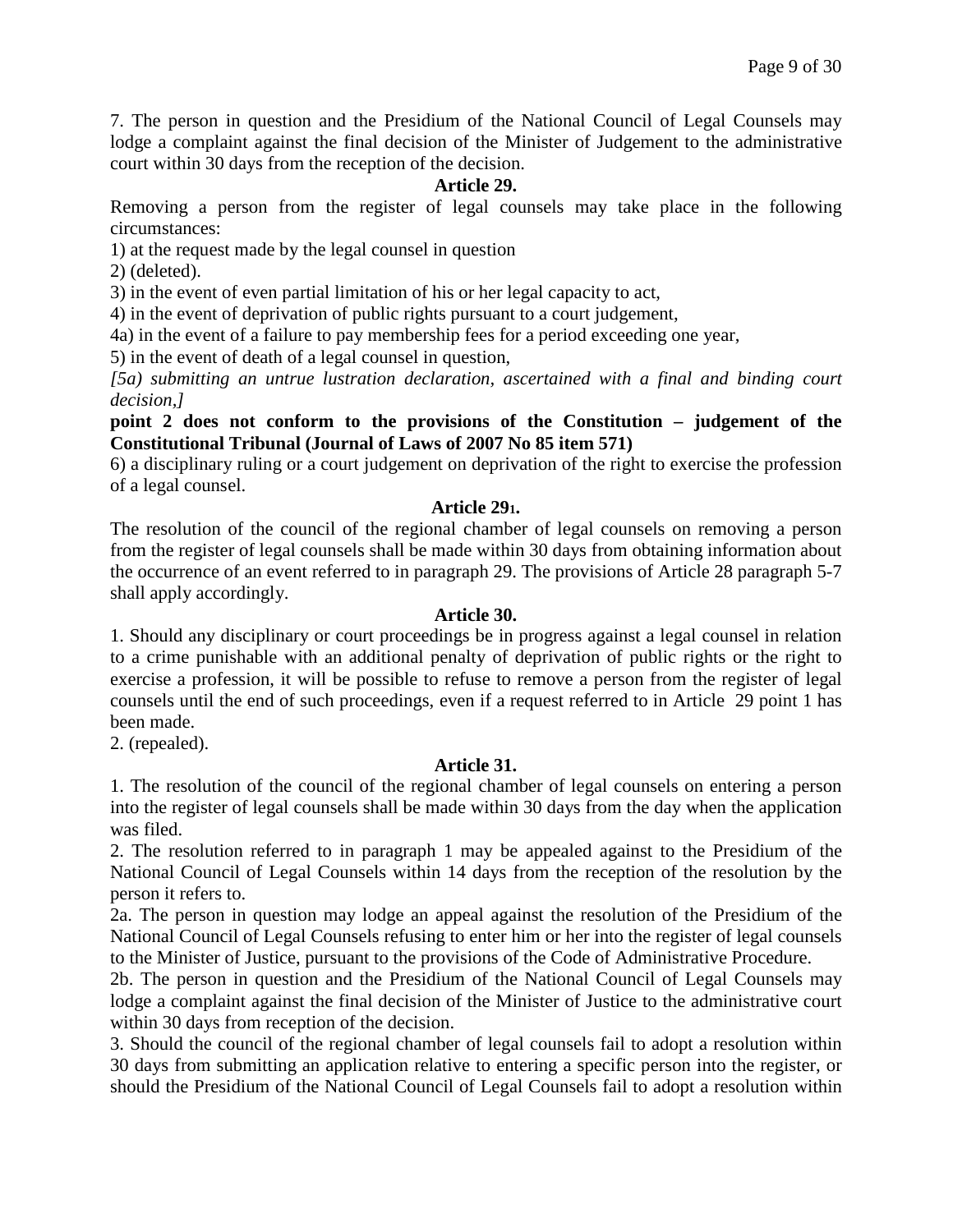30 days from the reception of an appeal, the person in question shall be entitled to lodge a complaint with the administrative court.

# **Article 31<sup>1</sup> .**

1. The council of the regional chamber of legal counsels shall notify the Minister of Justice about every resolution on entering into the register of legal counsels or trainee legal counsels, as well as about every refusal to do so within 30 days from such an event.

2. An entry into the register of legal counsels or trainee legal counsels shall be considered made if the Minister of Justice does not object to such an entry within 30 days from reception of such a resolution together with the personal file of a person being entered into the register. The Minister of Justice shall express such an objection in the form of an administrative decision.

3. The objection of the Minister of Justice may be appealed against to the administrative court by the person it refers to, within 30 days from the reception of the objection.

### **Chapter 4 Legal counsel's training and examination**

### **Article 32.**

1. The objective of the legal counsel's training consists in preparing the trainee for due and individual exercise of the profession of a legal counsel.

2. The legal counsel's training shall last for three years and six months.

3. The legal counsel's training shall take place in a legal counsel's office, in a partnership of legal counsels or legal counsels and attorneys at law or in organisational units, and for the period of at least one year – in a court, in a notary's office and in a public prosecution office, on the basis of an agreement entered into by the council of the regional chamber of legal counsels with a legal counsel working for a legal counsel's office or partnership or with the head of the relevant organisational unit, president of the *voivodship* court<sup>1</sup>, notarial chamber or a *voivodship*<sup>[2](#page-9-0)</sup> public prosecutor.

4. The trainee who has completed the legal counsel's training referred to in paragraph 2 shall receive an attestation of completion of the legal counsel's training from the council of the regional chamber of legal counsels.

# **Article 32<sup>1</sup> .**

1. The legal counsel's training is a paid training.

2. The training offered to trainee legal counsels is covered from fees paid by the trainee legal counsels to the council of the regional chamber of legal counsels.

3. The Minister of Justice, upon seeking an opinion of the National Council of Legal Counsels shall determine, by way of an ordinance, the amount of the annual fee, guided by the need to ensure adequate level of training to the trainees, with the reservation that the amount of such a fee may not be higher than six times the amount of minimum wages.

4. The regional council of legal counsels may release a trainee legal counsel from the duty to pay the fee referred to in paragraph 3 in total or in part, as well as adopt a decision on the deferment of payment or spread the payment out over a certain number of instalments.

5. Should a resolution on releasing a trainee legal counsel from the duty to pay the fee in total or in part be adopted, the costs of training of such a trainee legal counsel shall be covered,

<span id="page-9-0"></span><sup>&</sup>lt;sup>2</sup> Presently: The district public prosecutor, pursuant to the provisions of Article 3 of the Act dated 18 December 1998 on amending the Act on the Public Prosecution Office (Journal of Laws No 162 item 1123) which entered into force on 1 January 1999.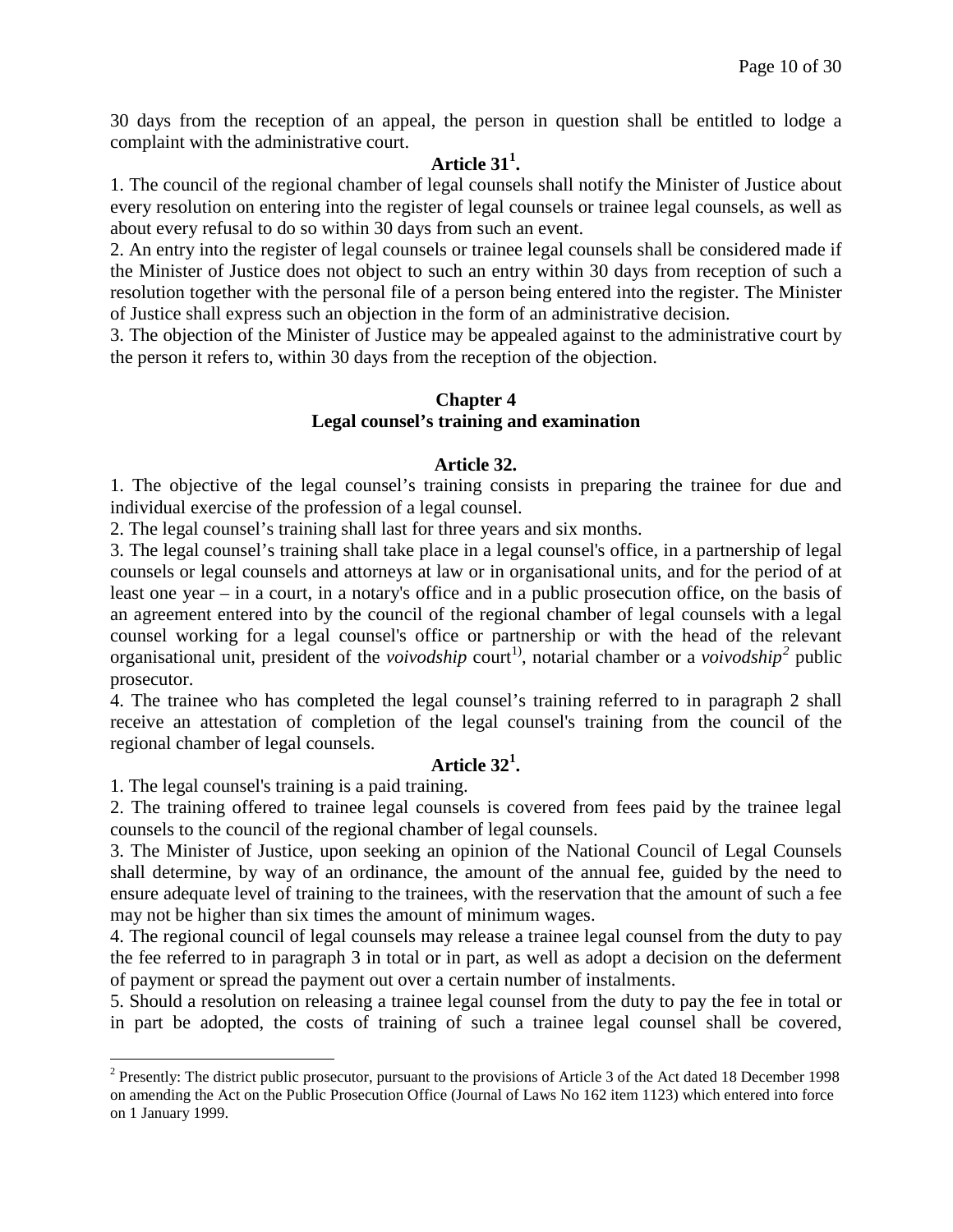proportionally to the amount covered by such a release, from the own funds of the relevant council of the regional chamber of legal counsels.

#### **Article 33.**

1. Recruitment for a legal counsel's training shall be carried out in the format of an entrance examination relative to the legal counsel's training, hereinafter referred to as the "entrance examination".

2. A person who meets the criteria specified in Article 24 paragraph 1 point 1 and 3-5 and who has obtained a positive result of the entrance examination may become a trainee legal counsel.

3. A specific person may be entered into the register of trainee legal counsels after an entry examination organised on the basis of a resolution of the regional chamber of legal counsels competent in relation to the place of filing an application referred to in Article  $33<sup>3</sup>$  paragraph 2. Obtaining a positive result of the entrance exam gives such a person a right to file an application relative to being entered into the register of trainee legal counsels within 2 years from the date of publication of the results of the entrance examination.

4. A person meeting the requirements referred to in paragraph 2 and 3 may not be refused an entry into the register.

5. The provisions of Article 3 paragraph 3-5, Article 11, Article 12 paragraph 1, Article 23, Article 24 paragraph 1 point 1, 3-5, paragraph 2, paragraph 2a-2c, Article 27, Article 31, and Article  $31<sup>1</sup>$  shall apply accordingly to trainee legal counsels and to the proceedings relative to the entry into the register of trainee legal counsels.

# **Article 331 .**

1. The entrance examination shall be carried out by examination boards for the legal counsel's trainings appointed at the Minister of Justice for the area of competence of one or more councils of regional chambers of legal counsels, hereinafter referred to as the "examination boards".

2. The Minister of Justice shall be a superior level body with reference to the examination boards. 3. The entrance examination shall consist in examining the knowledge of a candidate to a legal counsel's training hereinafter referred to as the "candidate", in various areas of law, namely: the constitutional law, penal law, penal procedure, penal fiscal law, petty offences law, civil law, business law, commercial companies law, labour and social insurance law, family and guardianship law, administrative law, administrative procedures, financial law, European law, law of the structure of law courts, legal counsels' self-government and other legal protection bodies operating on the territory of the Republic of Poland, as well as the terms and conditions of exercising the profession of a legal counsel and ethical principles of the profession.

4. The entrance examination shall be organised once a year, on the dates specified by the Minister of Justice, not later than until 30 September, prior to the beginning of a school year, simultaneously on the same day on the whole territory of the Republic of Poland, subject to the provisions of paragraph 5.

5. In the event of any random incident preventing a specific examination board to carry out the entrance examination in the dates referred to in paragraph 4, the Minister of Justice shall specify additional dates for organising an entrance examination by this board. The provisions of Article  $33<sup>2</sup>$  paragraph 4-7 shall apply accordingly.

# **Article 33<sup>2</sup> .**

1. Every year the Minister of Justice shall appoint a team charged with preparing the entrance examination questions for candidates, hereinafter referred to as the "entrance examination team". 2. The entrance examination team shall be composed of 5 persons, including 3 representatives of

the Minster of Justice and 2 representatives delegated by the National Council of Legal Counsels.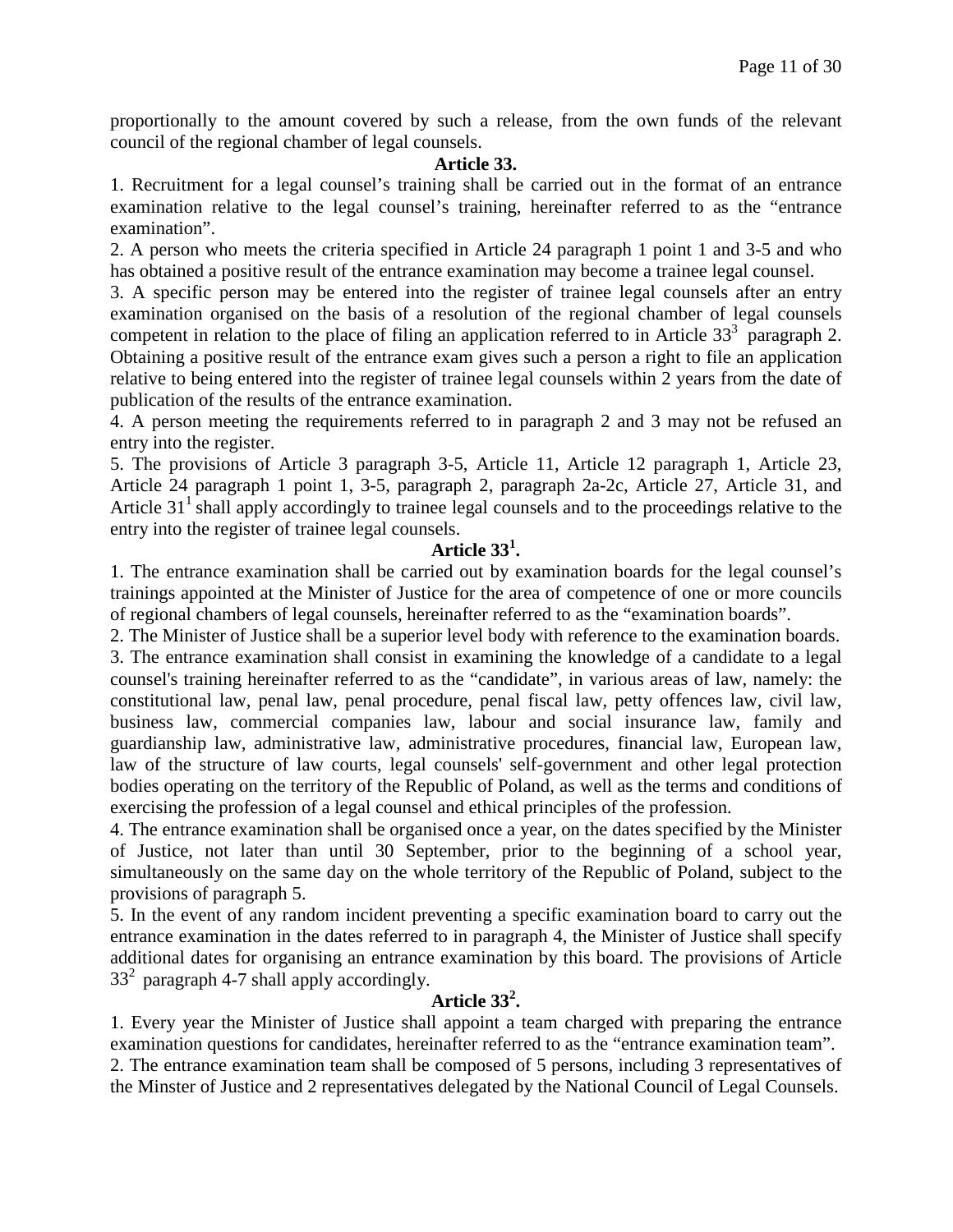3. The leader of the entrance examination team appointed by the Minister of Justice from among the representatives thereof shall manage the works carried out by the team and specify the working mode of the team.

4. The entrance examination team shall prepare one set of questions in the form of a multiplechoice test for the candidates sitting for the entrance exam.

5. Every council of the regional chamber of legal counsels may submit the proposals of questions to the entrance examination team through the intermediary of the leader of the team.

6. The entrance examination team shall prepare a set of questions for the entrance exam, having in mind the need to maintain a uniform level of checking the candidates' knowledge.

7. The Minister of Justice, upon seeking an opinion of the National Council of Legal Counsels shall determine, by way of an ordinance, the mode of submitting the proposals of questions, preparing, storing and transmitting to the examination boards the entrance examination questions, having the mind the need to secure such questions against unauthorised disclosure.

# **Article 33<sup>3</sup> .**

1. Until 30 June each year the Minister of Justice shall publish in an all-Polish daily newspaper and in the Public Information Bulletin referred to in the Act on Access to Public Information dated 6 September 2001 (Journal of Laws No 112 item 1198, with subsequent changes<sup>[3](#page-11-0)</sup>), hereinafter referred to as the "Bulletin" an announcement about the entrance exam, which shall specify in particular:

1) the deadline for filing an application relative to participating in the entrance examination to the legal counsel's training, hereinafter referred to as the "application",

2) territorial competence of the boards and the address of their registered offices,

3) dates of the entrance examination,

4) the amount of the examination fee referred to in Article  $33<sup>4</sup>$  paragraph 1.

2. The application referred to in paragraph 1 point 1, shall contain:

1) an application relative to being admitted to the entrance examination,

2) personnel questionnaire,

3) curriculum vitae,

4) original copy or an officially confirmed copy of the diploma of completion of higher legal studies in the Republic of Poland and obtaining a master's degree or completion of higher legal education abroad, if such education is recognised in the Republic of Poland, or an attestation confirming that the Master's exam has been passed,

5) information on no criminal record from the National Penal Register with a date not earlier than one month prior to filing the application,

6) 2 photographs.

3. The application shall be filed by the candidate at the latest 45 days prior to the commencement of the entrance examination, to the examination board referred to in paragraph 1 point 2.

4. If the application does not meet the formal requirements specified in paragraph 2 the chairman of the board shall call on the candidate, by registered mail, to remove the defects according to the procedure specified in Article 64 § 2 of the Code of Administrative Procedure.

5. Should the application remain unexamined, the chairman of the board shall notify the candidate thereof with a registered letter with confirmation of receipt.

<span id="page-11-0"></span> <sup>3</sup> Amendments to the said Act were published in the Journal of Laws of 2002 No 153, item 1271, of 2004 No 240 item 2407 and of 2005 No 64 item 565, No 132 item 1110.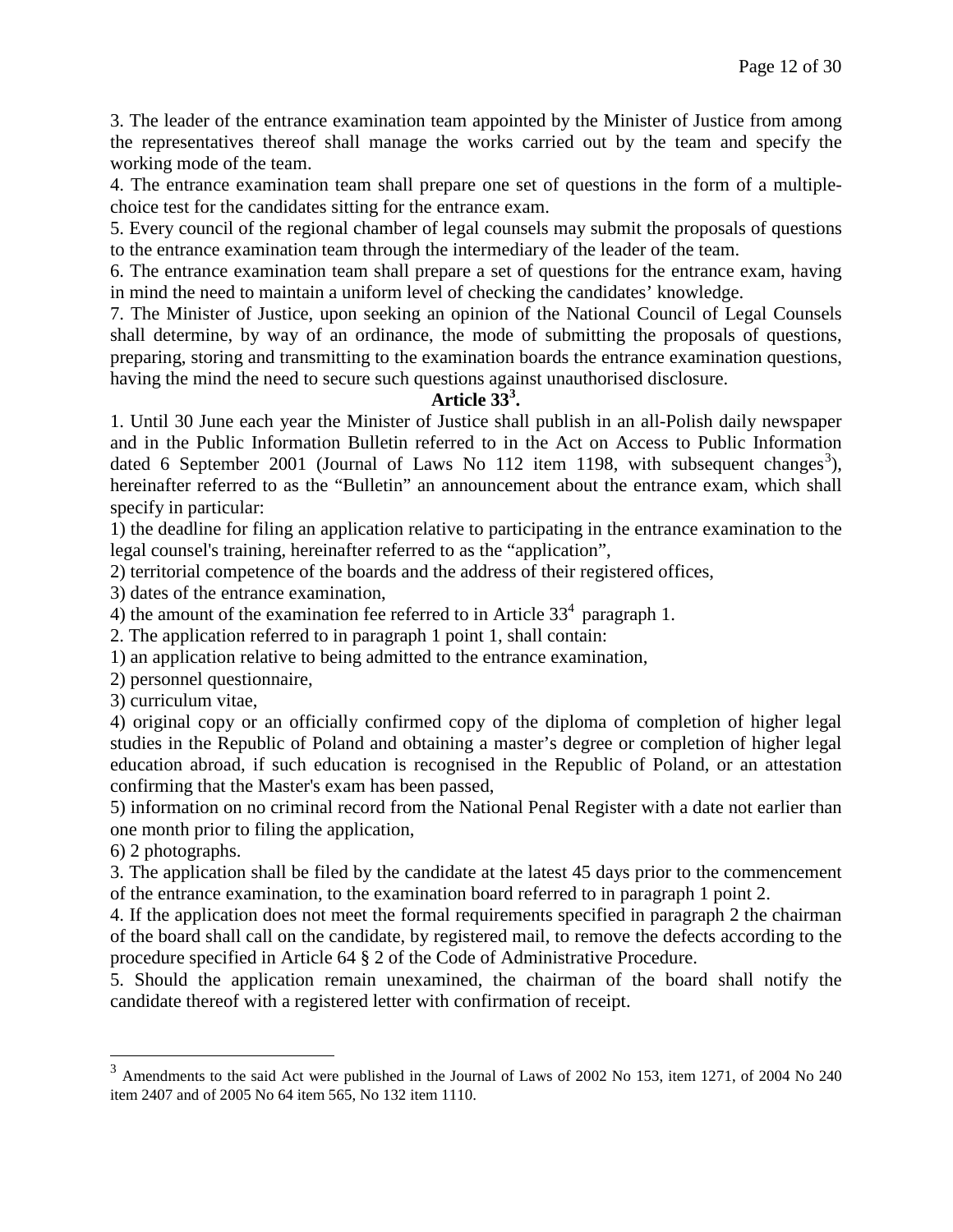6. Should the candidate fail to pay an entrance examination fee the chairman of the board shall call on such a candidate to make the said payment within the deadline of 7 days, pursuant to the procedure specified in paragraph 4.

7. Should, despite the call referred to in paragraph 6, the candidate fail to pay the entrance examination fee, the chairman of the board shall issue a decision on returning the application. This decision may be subject to a complaint filed to the Minister of Justice.

8. If the application was filed after the deadline referred to in paragraph 3, the chairman of the board shall issue a decision refusing to admit the candidate to the entrance examination. This decision may be subject to a complaint filed to the Minister of Justice.

9. The chairman of the examination board shall notify the candidate qualifying for the entrance examination about the time and place of the entrance examination with a registered letter with a confirmation of receipt at least 14 days prior to the starting day of the entrance examination.

# **Article 33<sup>4</sup> .**

1. The candidate shall pay a fee relative to the participation in the entrance examination which shall constitute an income of the state budget.

2. The Minister of Justice, upon seeking an opinion of the National Council of Legal Counsels shall determine, by way of an ordinance, the amount of the fee - not exceeding the equivalent of minimum remuneration for work referred to in the Act on Minimum Remuneration for Work dated 10 October 2002 (Journal of Laws No 200, item 1679 and of 2004 No 240 item 2407), hereinafter referred to as "minimum wages" - taking into account the need to carry out the entrance examination in a correct and effective manner.

# **Article 33<sup>5</sup> .**

1. The Minister of Justice shall appoint the examination board from among the persons whose knowledge, experience and authority offer a warranty of a correct course of the entrance examination.

2. The examination board shall be composed of seven members. The board shall include:

1) three representatives of the Minister of Justice; a judge or a judge emeritus may also be a representative of the Minister of Justice, upon the consent thereof,

2) two representatives delegated by the National Council of Legal Counsels,

3) one research worker, academic worker or a member of the teaching staff at the faculty of law in a higher educational institution in the Republic of Poland or the Polish Academy of Science and holding at least a Ph.D. degree (doktor habilitowany) in legal sciences,

4) one public prosecutor holding at least a position of a public prosecution officer of the regional public prosecution office, also a public prosecutor emeritus,

3. Persons referred to in paragraph 2 point 1 and 3 may not be legal counsels.

4. The Minister of Justice shall appoint one of his/her representatives as a chairman of the examination board.

5. The examination board's term of office shall last for 2 years.

6. A failure to delegate representatives to the examination board by the obliged bodies or nonappearance of a member of the board shall not result in a discontinuation of the works of the board.

7. The members of the examination board shall be entitled to the reimbursement of costs of travel and accommodation according to the principles specified in the provisions relative to the amounts due to an employee employed with a state or local government unit of the public sector relative to domestic business trips.

8. A member of the examination board who is not an employee of a government administration body shall be entitled to remuneration for work relative to being a member of the board.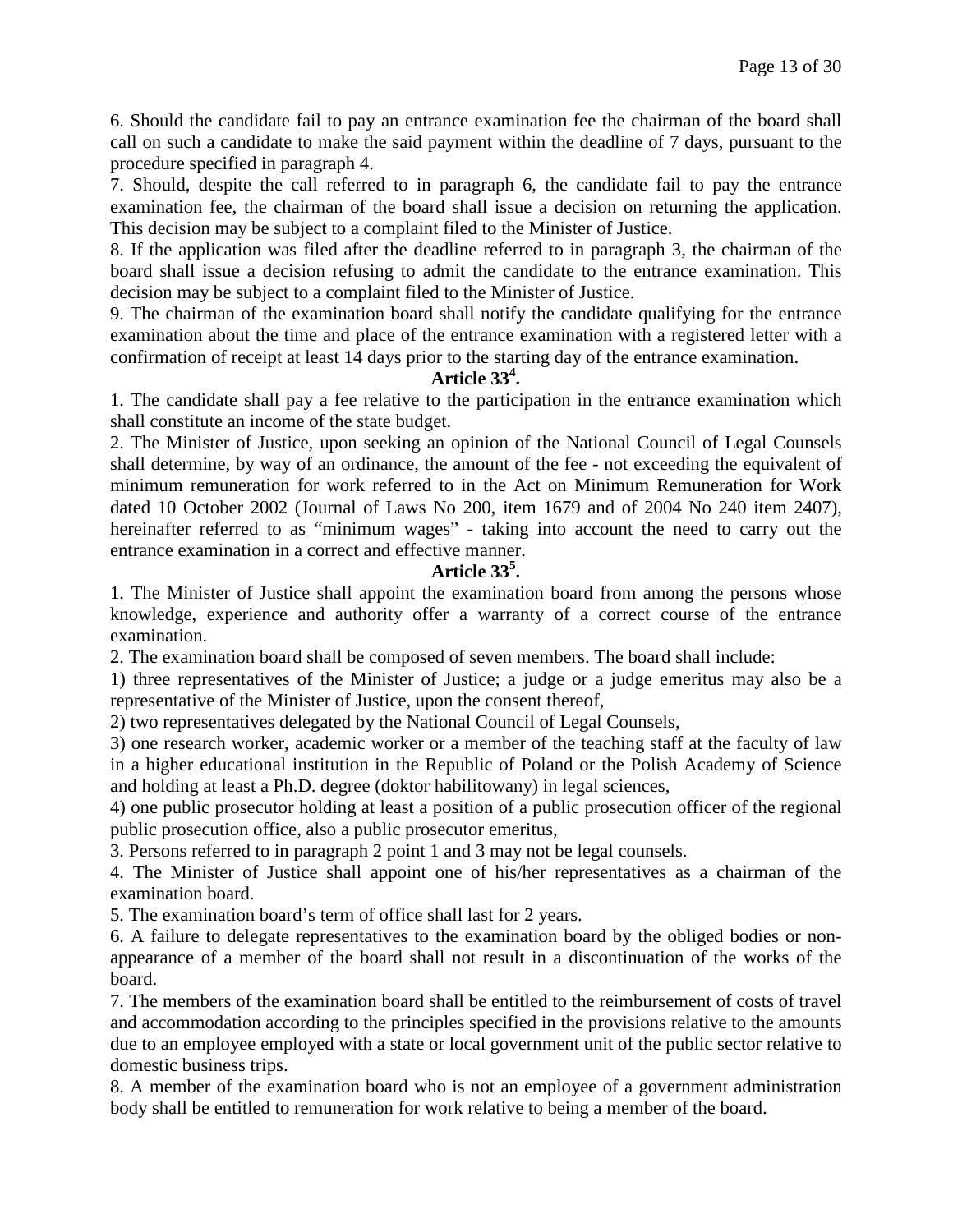9. The council of the regional chamber of legal counsels competent for the registered address of the examination board shall ensure administrative and technical services relative to the activities of the examination board, which shall include conducting entrance examinations and legal counsel's examinations treated as a commissioned task in the area of government administration.

10. The funds forwarded according to the procedure referred to in paragraph 9 to the competent councils shall cover the costs or organising entrance examinations and legal counsel's examinations and the expenses relative to the activities of the board.

11. The expenses relative to the activities of the board, including conducting entrance examinations and legal counsel's examinations and the remuneration of the members of the examination board shall be covered in part from the state budget funds available to the Minister of Justice.

12. The Minister of Justice, upon seeking an opinion of the National Council of Legal Counsels, shall determine, by way of an ordinance:

1) the mode and the deadline for proposing candidates for members of the examination board, appointing the examination board and dismissing the members thereof,

2) type of documents referred to in Article  $36<sup>2</sup>$  paragraph 4 point 3-5.

3) the amount of remuneration of the members of the examination board in the sum not exceeding a monthly basic salary of a judge of the regional court in the first grade rate,

4) detailed mode and method of conducting the entrance examination and the legal counsel's examination which shall in particular include:

a) the methods of operation of the board,

b) the method of organising the administrational and technical services provided to the board by the councils of the regional chambers of legal counsels, including the method and mode of transmitting funds, exercising supervision over spending them and making settlements relative to the expenses related with such services - taking into account the need to ensure correct and adequate organisation of recruitment to the legal counsel's training as well as the course of the entrance exam and the legal counsel's exam, plus ensuring that the works of the commission remain impartial.

# **Article 33<sup>6</sup> .**

1. Membership in the examination board shall expire in the event of death of a member of the board.

2. The Minister of Justice shall dismiss a member of the board in the event of:

1) filing a resignation by such a member,

2) an illness making it permanently impossible to him or her perform the function of a member of the board,

3) a failure to meet the requirements referred to in Article  $33<sup>5</sup>$  paragraph 2,

4) a failure to perform or inadequate performance of the duties, with the reservation that dismissing a member of the board referred to in Article  $33<sup>5</sup>$  paragraph 2 point 2 shall take place upon obtaining a consent of the National Council of Legal Counsels,

5) pronouncement of a final and binding sentence condemning such a person for an intentional offence prosecuted upon public accusation.

3. The Minister of Justice may dismiss a member of the board in the event when penal proceedings have been instigated against such a person in relation to a suspicion of committing an intentional offence prosecuted upon public accusation.

4. Expiration of membership or dismissing a member of the board in the course of the entrance proceedings shall not result in a discontinuation of the works of the examination board.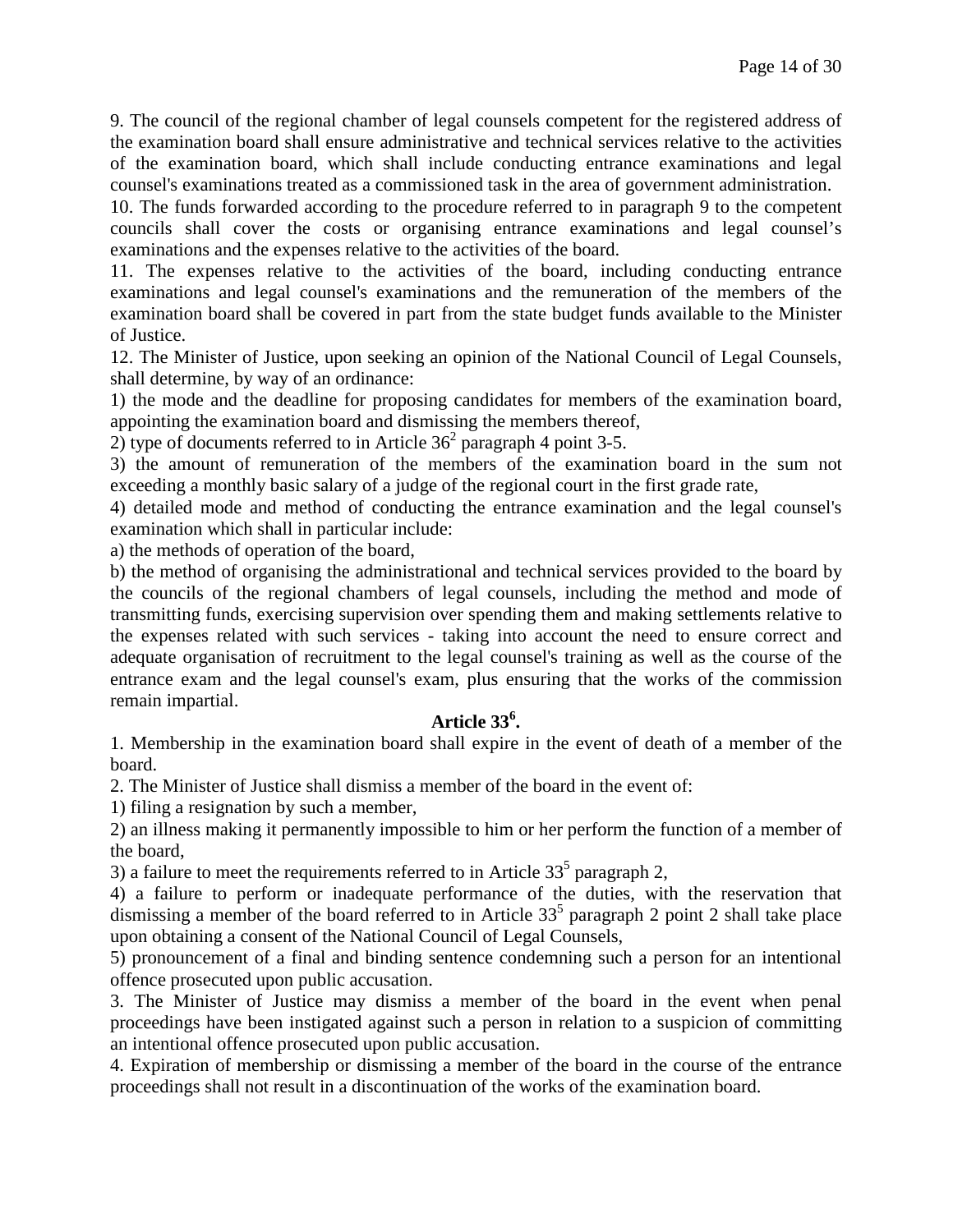5. In the event of expiry of membership or dismissing a member of the examination board prior to the expiry of the term of office the Minister of Justice shall appoint a new member within the deadline of 7 days and such a member shall perform his/her function until the end of the current term of office.

6. Any member of the examination board appointed for a full term may be re-appointed only once, however not for the term of office which directly follows his/her first term of office.

# **Article 33<sup>7</sup> .**

1. A member of the examination board shall be excluded from the works of the board during the period of entrance examination if a candidate qualified for the entrance examination is:

1) his or her spouse,

2) a person remaining with him/her in the following relationship:

a) in the relationship of consanguinity or affinity up to the second degree,

b) in the relationship of adoption,

3) a person remaining with him/her in cohabitation:

4) a person remaining with him/her in the relationship of professional subordination.

2. The reasons for exclusion shall continue upon termination of marriage or adoption.

3. Prior to the commencement of the entrance examination the members of the examination board shall make written declarations that they do not remain in any of the relationships referred to in paragraph 1 with any of the candidates qualified for the entrance examination.

4. Making untrue declarations or hiding the truth in a declaration referred to in paragraph 3 shall entail liability pursuant to the provisions of Article 233 § 1 of the Penal Code.

# **Article 33<sup>8</sup> .**

1. The entrance examination shall take place in the presence of at least three members of the examination board.

2. The candidate's absence during the entrance examination, regardless of its reasons, shall be considered equivalent to a withdrawal from participating in the entrance examination.

3. During the entrance examination the candidates may not use any texts of legal acts, commentaries, case law or any other assistance and may not posses any devices used for transmitting or receiving information.

# **Article 33<sup>9</sup> .**

1. The entrance examination shall consist in solving a test composed of a set of 250 questions with tree proposed answers per question, out of which only one is correct. The candidate may choose only one answer. 1 point shall be awarded for each correct answer.

2. The test shall be checked by the examination board composed of the same persons who carried out the examination.

3. A candidate who obtained at least 190 points in the test shall receive a positive result of the entrance examination.

4. Minutes of the entrance examination shall be drafted immediately and signed by the members participating in the entrance examination. Members of the board may propose their comments to the minutes.

5. The chairman of the examination board shall forward the minutes to the Minister of Justice within the deadline of 7 days from the day of drafting thereof.

### **Article 3310.**

1. After the entrance examination the examination board shall adopt a resolution determining the result obtained by a candidate. The examination board shall publish the results of the entrance examination.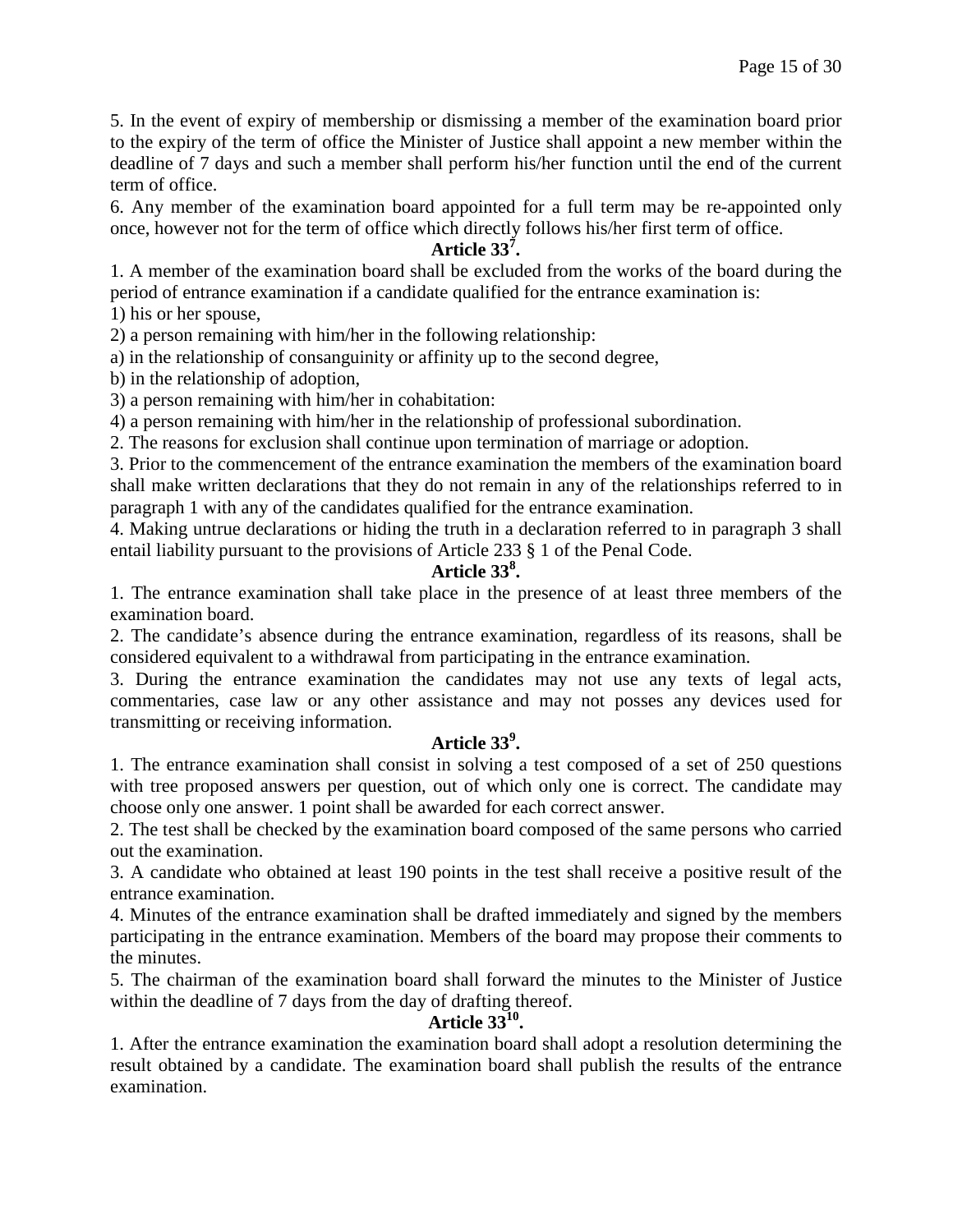2. The resolution of the board concerning the result of the examination may be appealed against to the Minister of Justice.

3. The Minister of Justice shall notify the counsels of the regional chambers of legal counsels about the results of the entrance examination and publish the list of persons who obtained positive results thereof in the Bulletin.

### **Article 34.**

An employee entered into the register of trainee legal counsels shall be entitled to time off from work, with retention of the right to remuneration, for the purpose of participating in obligatory trainings taking part outside this organisational unit.

#### **Article 35.**

The duties of a trainee legal counsel include:

1) participating in theoretical and practical training scheduled in the curriculum,

2) individual advancing legal knowledge and practical professional skills,

3) observing the discipline of work and training,

4) sitting the legal counsel's exam on the specified dates.

# **Article 35<sup>1</sup> .**

1. Upon the expiry of the period of six months from the beginning of a legal counsel's training a trainee legal counsel may represent a legal counsel before district courts, prosecution bodies and public administration bodies.

2. Upon the expiry of the period of one year and six months from the beginning of a legal counsel's training a trainee legal counsel may represent a legal counsel also before other courts, with the exception of the Supreme Court, the Supreme Administrative Court and the Constitutional Tribunal.

3. The rights referred to in paragraph 1 and 2 refer also to cases covered with the duty of providing legal assistance ex officio.

4. A trainee legal counsel may draft and sign procedural writs relative to the legal counsel's appearances before district courts, prosecution bodies and public administration bodies – upon express authorisation of a legal counsel, with the exception of an appeal, a cassation appeal and a constitutional complaint.

5. A trainee attorney at law may represent a legal counsel according to the same principles which apply to the attorney at law if such a legal counsel is a partner in a partnership of legal counsels and attorneys at law.

### **Article 36.**

An employee shall be entitled to 30 calendar days of paid holiday leave for the purpose of preparing for a legal counsel's examination and to time off from work, with retention of the right to remuneration, for the purpose of participating in the entrance and legal counsel's examination.

# **Article 36<sup>1</sup> .**

*1. The legal counsel's examination shall be carried out by examination boards referred to in Article 331 paragraph 1. The provisions of Article 33<sup>7</sup> shall apply accordingly.*

**Paragraph 1 does not conform to the provisions of the Constitution – judgement of the Constitutional Tribunal (Journal of Laws of 2006 No 206 item 1522); the said provision shall cease to be valid on 31.12.2006.**

2. A person who completed the legal counsel's training and received an attestation of completing thereof and a person referred to in Article 25 paragraph 2 shall be entitled to sit for a legal counsel's examination.

3. The legal counsel's examination shall consist in examining the legal skills of a person taking the legal counsel's examination, hereinafter referred to as the "exam participant" necessary for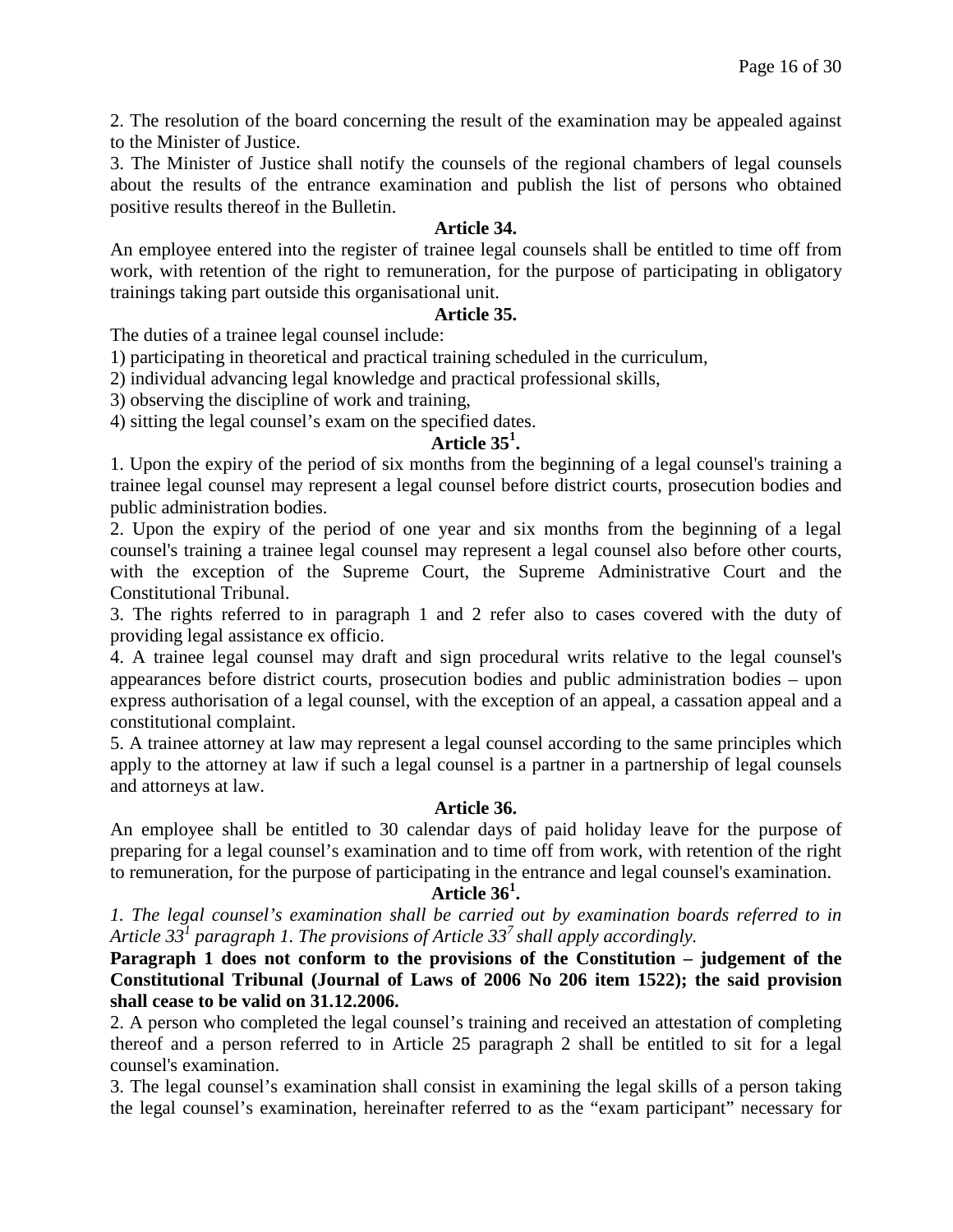independent and due exercise of the profession of a legal counsel, including knowledge and an ability to apply it in practice, which shall cover various areas of law, namely: the constitutional law, penal law, penal procedure, penal fiscal law, petty offences law, civil law, business law, commercial companies law, labour and social insurance law, family and guardianship law, administrative law, administrative procedures, financial law, European law, law of the structure of law courts, legal counsels' self-government and other legal protection bodies operating on the territory of the Republic of Poland, as well as the terms and conditions of exercising the profession of a legal counsel and ethical principles of the profession.

4. The legal counsel's examination shall be composed of the written and oral part. The provisions of Article  $33<sup>8</sup>$  paragraph 1 and 2 shall apply accordingly.

5. The legal counsel's exam shall be conducted once a year on the dates specified by the Minister of Justice, however not later than until 31 May. The written and oral part of the examination shall start simultaneously on the same days on the whole territory of the Republic of Poland. The provisions of Article  $33<sup>1</sup>$  paragraph 5 shall apply accordingly.

*6. Every year the Minister of Justice shall prepare a set of questions and topics for the purpose of the legal counsel's examination conducted in the dates referred to in paragraph 5.*

### **Paragraph 6 does not conform to the provisions of the Constitution – judgement of the Constitutional Tribunal (Journal of Laws of 2006 No 206 item 1522); the said provision shall cease to be valid on 31.12.2006.**

7. The Minister of Justice, upon seeking an opinion of the National Council of Legal Counsels shall determine, by way of an ordinance, the mode of preparing, storing and transmitting questions and topics to the examination boards, having in mind the need to secure such questions and topics against unauthorised disclosure.

# **Article 36<sup>2</sup> .**

1. Until 28 February each year the Minister of Justice shall publish, in an all-Polish daily newspaper and in the Bulletin an announcement about the legal counsel's examination, which shall specify in particular:

1) the deadline for filing applications relative to participating in the legal counsel's examination, hereinafter referred to as the "application",

2) territorial competence of each of the boards and the address of their registered offices,

3) dates when each of the examination boards will conduct the written and oral part of the examination,

4) the amount of the examination fee referred to in Article  $36<sup>3</sup>$  paragraph 1.

2. Trainee legal counsels who have completed a legal counsel's training organised by the council of the regional chamber of legal counsels operating within the area of competence of the examination board and persons referred to in Article 25 paragraph 2 residing within the area of competence of the examination board may file the application at the registered office of the relevant examination board.

3. A person who has completed a legal counsel's training shall attach the attestation on completing the legal counsel's training to the application.

4. Persons referred to in paragraph 25 paragraph 2 shall, respectively, attach the following documents to their application:

1) personnel questionnaire,

2) curriculum vitae,

3) document certifying that they have obtained a Ph.D. degree in legal sciences,

4) documents certifying at least 5 years of employment or providing services referred to in Article 25 paragraph 2, at the working positions which are, respectively,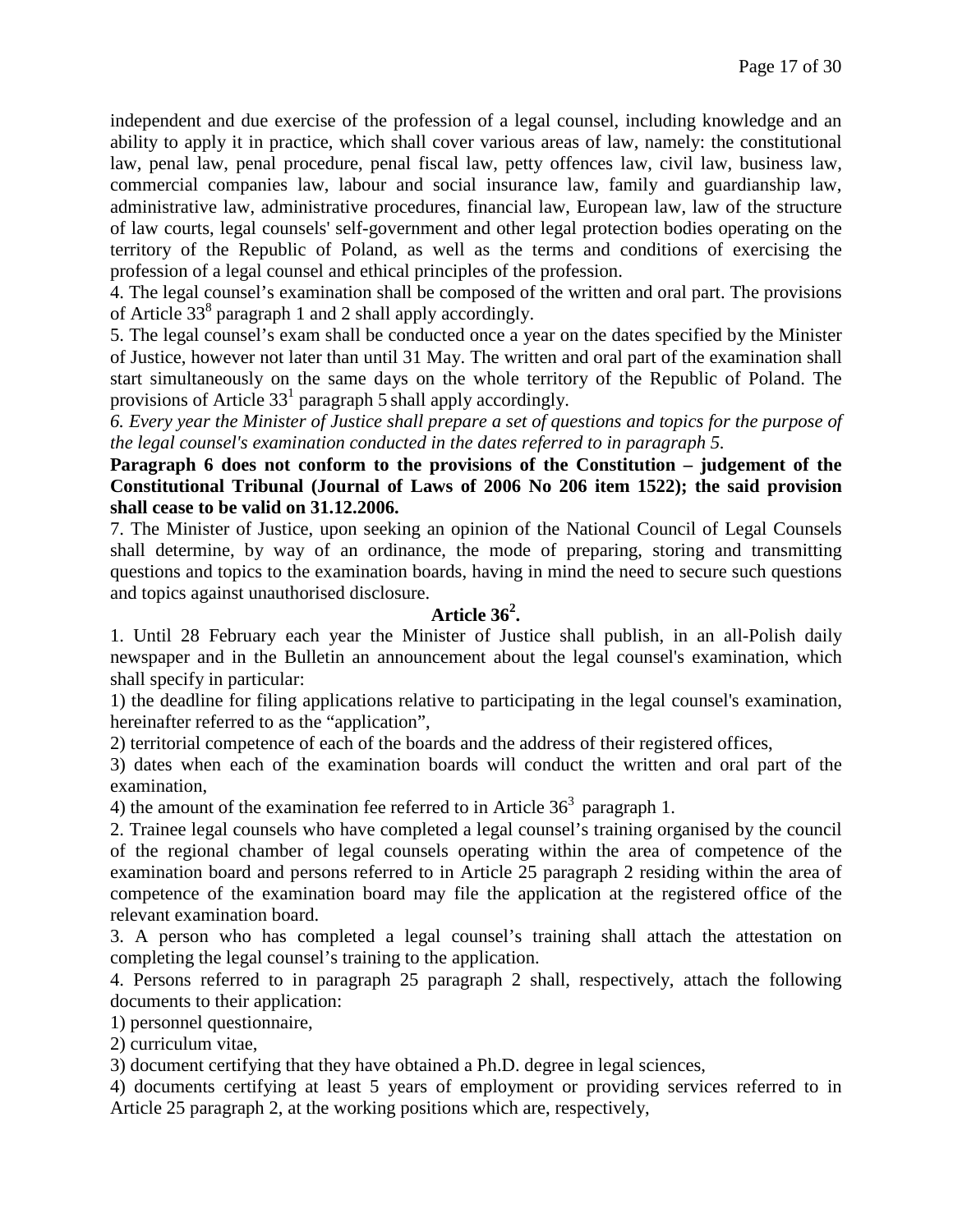a) related to applying the law and legislation,

b) postions of a court referendary or a judge's assistant,

5) documents confirming at least 5 years of conducting business activities referred to in Article 25 paragraph 2 point 4,

6) original copy of the diploma of completion of higher legal studies in the Republic of Poland and obtaining a master's degree or completion of higher legal education abroad, if such education is recognised in the Republic of Poland, or an officially certified copy thereof,

7) information on no criminal record from the National Penal Register with a date not earlier than one month prior to filing the application,

8) 2 photographs.

5. The application shall be filed at the latest 45 days prior to the commencement of the legal counsel's examination. The provisions of Article  $33<sup>3</sup>$  paragraph 4-9 shall apply accordingly.

6. Every year, however not later than until 31 March , the council of the regional chamber of legal counsels shall transmit a list of persons who completed the legal counsel's training to the territorially competent examination board.

# **Article 36<sup>3</sup> .**

1. The candidate shall pay a fee relative to the participation in the legal counsel's examination which shall constitute an income of the state budget.

2. The Minister of Justice, upon seeking an opinion of the National Council of Legal Counsels shall determine, by way of an ordinance, the amount of the fee - not exceeding the equivalent of minimum remuneration for work – taking into account the need to conduct the legal counsel's examination in a correct and effective manner.

# **Article 36<sup>4</sup> .**

1. During the written part of the legal counsel's examination the exam participant shall elaborate on four issues from various fields of law. Elaborating on an issue shall take the form of drafting a relevant procedural writ or an opinion on the basis of a court file. In this part of the examination a legal problem to be solved by the exam participant on the basis of the described case (casus) may be presented or the task may consist in drafting an administrative decision or an act of local law.

2. During the written part of the legal counsel's examination the exam participant may use the texts of legal acts, commentaries and case law. The exam participant may not possess any devices for transmitting or receiving information.

# **Article 36<sup>5</sup> .**

1. From 0 to 30 points may be awarded for each topic elaborated on during the written part of the legal counsel's examination. The exam participant may obtain maximum 120 points from the written part. An exam participant who obtained at least 80 points shall receive a positive result of the written part of the legal counsel's examination.

2. The topics elaborated on by the exam participant during the written part of the legal counsel's examination shall be marked by two members of the examination board working independently. Each of them shall give a total mark in writing, including a number of points and the grounds for such a mark and shall transmit such a note to the chairman of the examination board. The number of points obtained by the exam participant in the written part of the examinations shall be equal to the average of marks awarded for the particular topics by the members of the examination board.

3. The chairman of the examination board shall keep the documents containing marks awarded by the members of the board.

# **Article 36<sup>6</sup> .**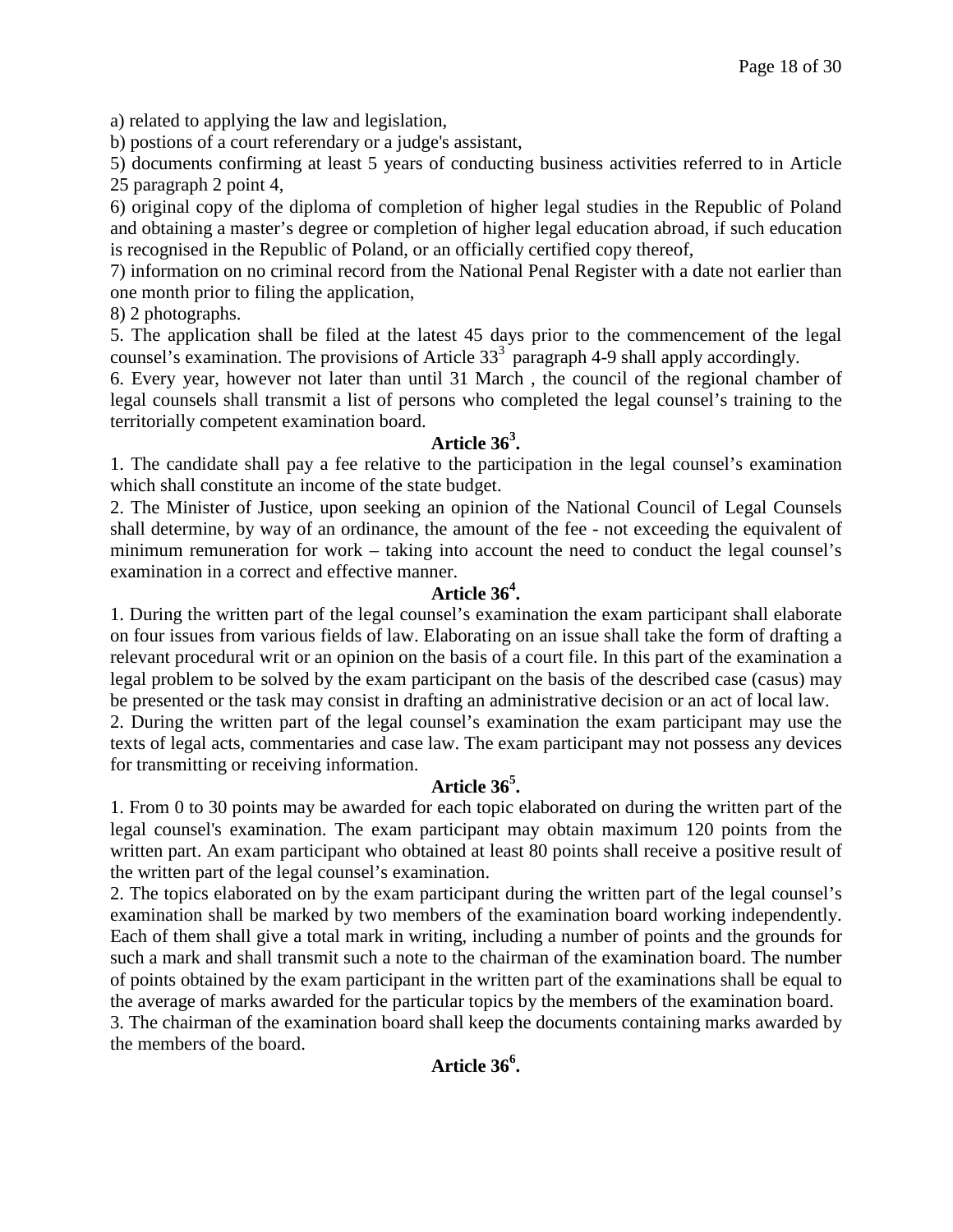1. The exam participant who obtained a positive result in the written part of the legal counsel's examination shall take part in the oral part thereof. The provisions of Article  $33<sup>8</sup>$  paragraph 3 shall apply accordingly.

2. In the oral part of the judge's exam the exam participant shall answer a randomly selected set of 19 questions.

3. The answers given by the exam participant shall receive separate marks attributed by each of the members of the examination board, ranging from 0 to 4 points, and awarding more than 4 points shall not be possible. The exam participant may obtain maximum 76 points for the oral part of the legal counsel's examination.

4. The members of the board shall immediately forward the marks attributed to the answers and referred to in paragraph 3 to the chairman of the examination board. The provisions of Article  $36<sup>5</sup>$ paragraph 3 shall apply accordingly.

5. The examination board shall determine the number of points obtained by the particular exam participants during the oral part of the legal counsel's examination which shall constitute an arithmetical mean of the number of points awarded by each of the members of the board to a particular exam participant.

# **Article 36<sup>7</sup> .**

A candidate who obtained at least 130 points in the written and oral part of the exam shall receive a positive result of the legal counsel's examination.

# **Article 36<sup>8</sup> .**

1. Minutes of the legal counsel's examination shall be drafted immediately and signed by the members participating in the legal counsel's examination. Members of the board may propose their comments to the minutes.

2. The chairman of the examination board shall forward the minutes to the Minister of Justice within the deadline of 7 days from the day of drafting thereof.

# **Article 36<sup>9</sup> .**

1. After the legal counsel's exam the examination board shall adopt a resolution determining the result obtained by an exam participant. The examination board shall publish the results of the legal counsel's examination.

*2. The resolution of the board concerning the result of the examination may be appealed against to the Minister of Justice.*

*3. The Minister of Justice shall notify the counsels of the regional chambers of legal counsels about the results of the legal counsel's examination and publish the list of persons who obtained positive results thereof in the Bulletin.*

**Paragraphs 2 and 3 do not conform to the provisions of the Constitution – judgement of the Constitutional Tribunal (Journal of Laws of 2006 No 206 item 1522); the said provisions shall cease to be valid on 31.12.2006.**

4. The resolution of the examination board on the positive result of the legal counsel's examination shall constitute a basis for issuing a resolution on entering the person in question into the register of legal counsels.

### **Article 37.**

1. A trainee legal counsel may be removed from the register of trainee legal counsels:

1) in the events referred to in Article 29 points 1, 3-6, applied accordingly.

2) a failure to complete the legal counsel's training within the deadline referred to in Article 32 paragraph 2 without any justified reason.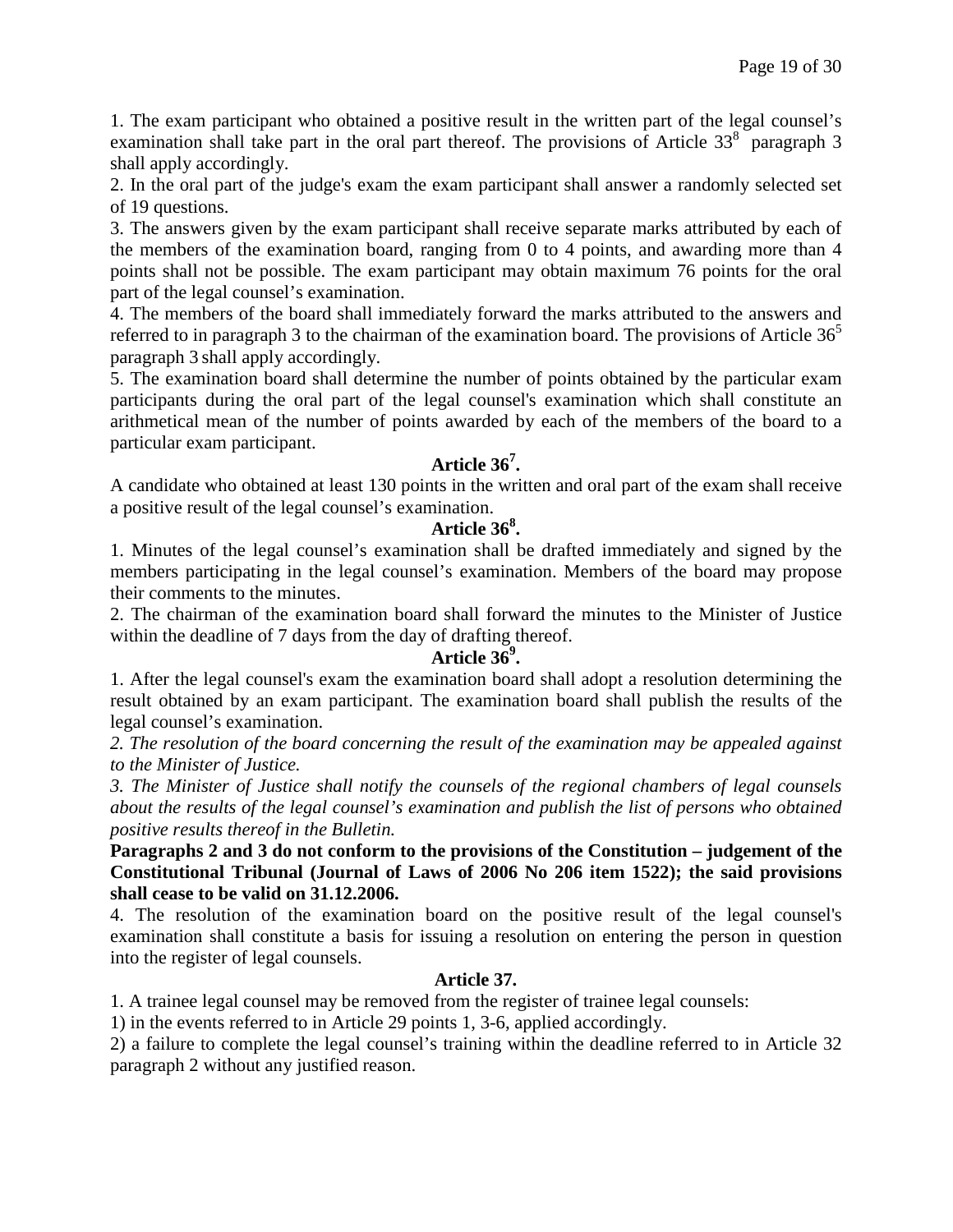2. The council of the regional chamber of legal counsels may remove a trainee legal counsel from the register of trainee legal counsels if it ascertains that the person in question is unfit for exercising the profession of a legal counsel.

3. The provisions of Article 31 shall apply accordingly to removing a trainee legal counsel from the register of trainee legal counsels.

### **Article 38.**

1. The legal counsel's training shall be organised and conducted by regional chambers of legal counsels,

2. The bodies of the legal counsels' self-government shall cooperate in relation to issues concerning the organisation and conducting the legal counsel's training with the state administration bodies, courts, public prosecution offices and with organisational units.

3. Training for the trainee legal counsels may be organised jointly with the training for trainee attorneys at law.

4. A trainee legal counsel shall participate in the legal counsel's training under the supervision of a patron appointed by the council of the regional chamber of legal counsels.

5. The task of the patron consists in preparing the trainee legal counsel for exercising the profession of a legal counsel within the meaning of this Act.

### **Article 39.**

(deleted).

#### **Chapter 5 Self-Government of Legal Counsels**

### **Article 40.**

1. The self-government shall be independent in performing its tasks and shall be governed exclusively by the provisions of the law.

2. Affiliation with the self-government is mandatory for the legal counsels and trainee legal counsels.

### **Article 41.**

The tasks of the self-government shall include in particular:

1) participation in ensuring adequate conditions for exercising the statutory tasks of legal counsels,

2) representing legal counsels and trainee legal counsels and protecting their professional interests,

3) cooperating in shaping and applying the law,

4) preparing the trainee legal counsels for due exercise of the profession of a legal counsel and inservice training of legal counsels,

5) supervision over due exercise of the profession by the legal counsels and trainee legal counsels,

6) running research on the operation of legal assistance,

### **Article 42.**

1. The bodies of the self-government shall include: the National Convention of Legal Counsels, the National Council of Legal Counsels, the Higher Audit Committee, the Higher Disciplinary Court, the meeting of regional chamber of legal counsels, the council of the regional chamber of legal counsels, the regional audit committee and the regional disciplinary court.

2. Only legal counsels may be members of the self-government bodies.

### **Article 43.**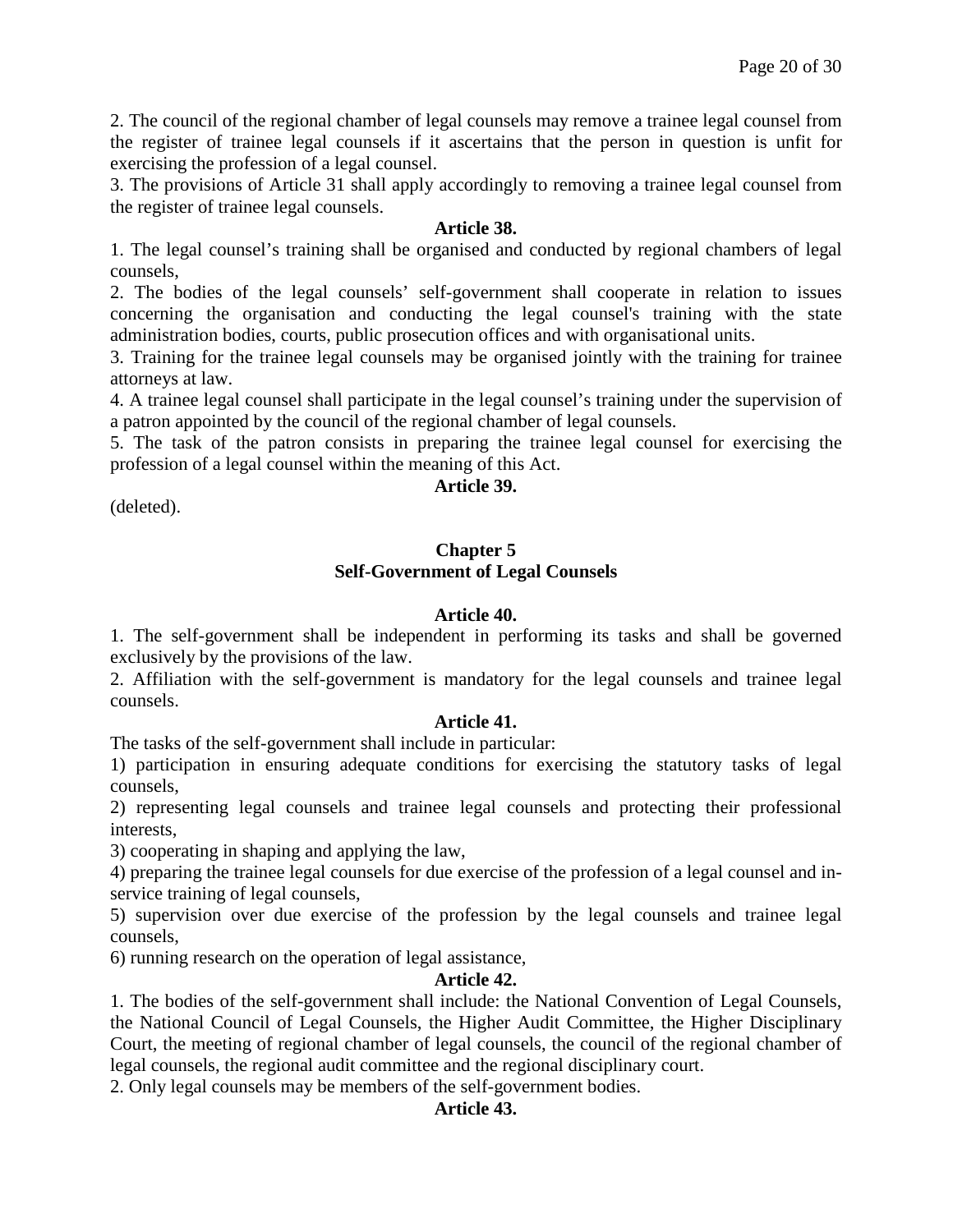1. The term of office of the self-government bodies shall last for three years but the existing bodies are obliged to act until the newly-elected bodies are constituted.

2. Members of the bodies may be recalled by the electing body.

3. The same function in the self-government bodies may not be exercised longer than during two consecutive terms of office.

### **Article 44.**

Elections to the self-government bodies shall take place in secret voting and the number of candidates is unlimited.

### **Article 45.**

The self-government bodies shall adopt resolutions in the presence of at least half of the members of the body in question.

### **Article 46.**

The National Council of Legal Counsel shall present an annual information about the functioning of the self-government to the President of the Republic of Poland.

### **Article 47.**

1. The self-government bodies shall send a copy of each resolution to the Minister of Justice within 21 days from the day when it was adopted.

2. The Minister of Justice shall request the Supreme Court to repeal the resolutions of the selfgovernment bodies which do not conform to the provisions of the law within 3 months from the date of delivery thereof. Should the challenged resolution constitute a material breach of the law, this deadline shall be extended to 6 months. The court shall uphold the decision or repeal it and remand it for re-examination to the competent self-government body, specifying instructions relative to further handling of the case. A delayed complaint shall be left unheard by the Supreme Court.

### **Article 48.**

The Minister of Justice may request the National Convention of Legal Counsels or the National Council of Legal Counsels to adopt a resolution in a specified case falling within the scope of competences of the self-government. The resolution of the National Council of Legal Councils shall be adopted within the deadline of two months, and the resolution of the National Convention of Legal Counsels – during the next Convention.

### **Article 49.**

1. Legal counsels and trainee legal counsels residing within the territory of a region shall constitute a regional chamber of legal counsels.

2. (deleted).

3. A resolution on establishing and the territory of operation of a regional chamber of legal counsels shall be adopted by the National Council of Legal Counsels, taking into account the basic territorial division of the country.

### **Article 50.**

1. All legal counsels belonging to a specific chamber and trainee legal counsels (who will not be entitled to a voting right), shall participate in the meeting of the regional chamber of legal counsels.

2. Should the number of members of a regional chamber of legal counsels exceed 300, the meeting of the regional chamber of legal counsels shall be composed of delegates elected during meetings convened for the particular areas covered with the activities of a specific chamber.

3. The meeting of the regional chamber of legal counsels shall be convened once a year by the council of the regional chamber.

4. The competences of the meeting of the regional chamber of legal counsels shall include: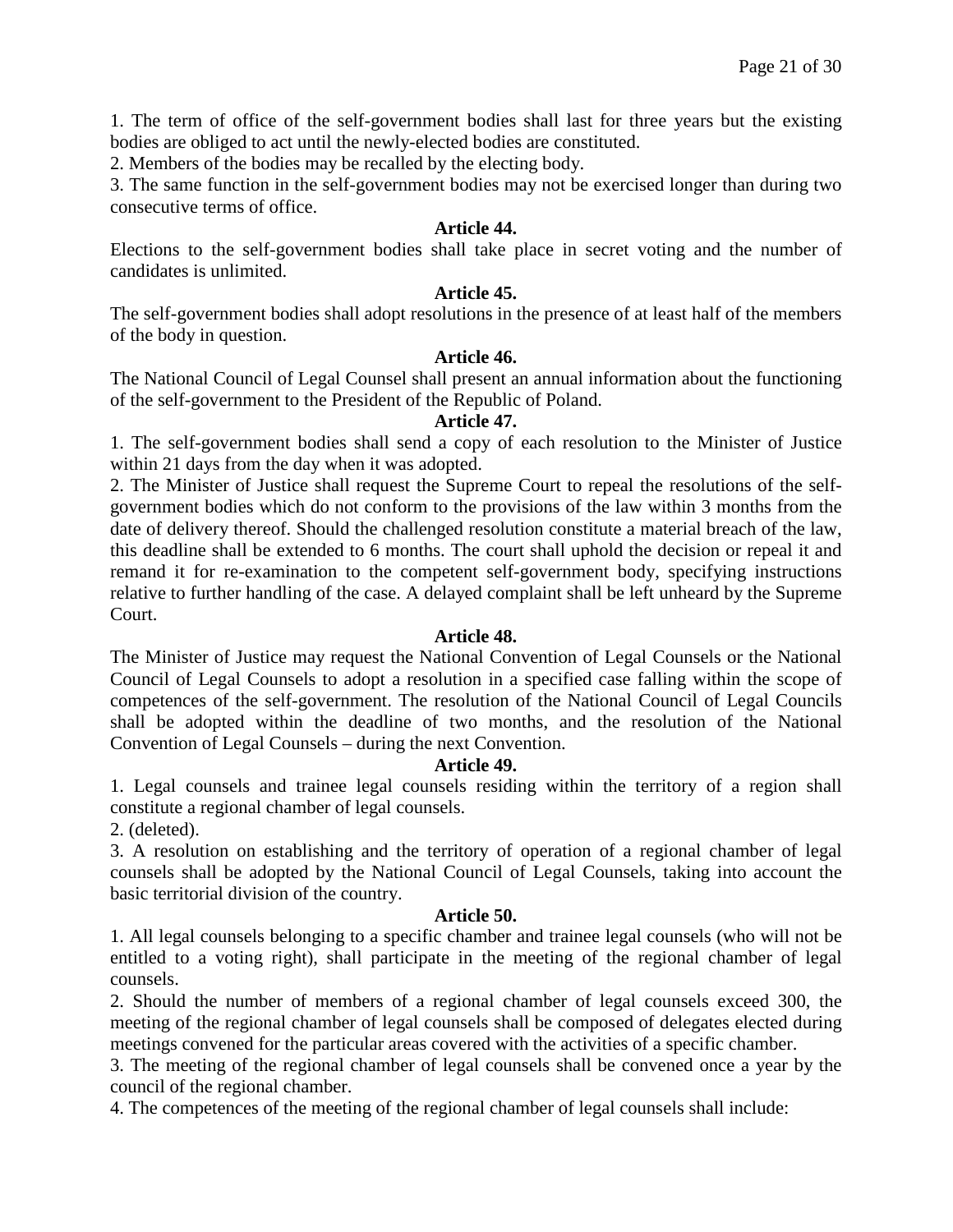1) determining the number of members of the regional chamber of legal counsels,

2) electing the dean of the council of the regional chamber of legal counsels and other members of the council,

3) determining the number of members of the regional audit committee and the regional disciplinary court and electing such members,

4) determining the number of deputy disciplinary spokesmen and electing the disciplinary spokesman and deputy disciplinary spokesmen,

5) adopting a resolution on the budget of the regional chamber of legal counsels and granting approval to the reports of the council of the regional chamber of legal counsels on execution thereof as well as annual and periodical schedule of works of the regional council,

6) dividing the territory of operation of the regional chamber of legal counsels into areas referred to in paragraph 2 and determining the number of delegates to the meeting of the regional chamber of legal counsels corresponding to the particular areas,

7) dismissing the bodies of the regional chamber of legal counsels or the particular members of such bodies,

8) assessing the activities of the bodies of the regional chamber of legal counsels,

9) electing delegates to the National Convention of Legal Counsels,

10) electing a member of the National Council of Legal Counsels, referred to in Article 59 paragraph 1.

### **Article 51.**

1. The extraordinary meeting of the regional chamber of legal counsels shall be convened by the council of the regional chamber of legal counsels:

1) on its own initiative,

2) at the request of the National Council of Legal Counsels,

3) at the request of its own presidium or the regional audit committee,

4) at the request of one-third of the members of the regional chamber of legal counsels,

2. The extraordinary meeting of a regional chamber shall be convened within 3 weeks from the day when a request to do so has been received.

### **Article 52.**

1. The activities of the regional chamber of legal counsels shall be managed by the council of the regional chamber of legal counsels.

2. The presidium shall constitute the executive body of the regional chamber of legal counsels. The presidium shall be composed of a dean and deputy deans elected by the council, the secretary, the treasurer and members.

3. The scope of activities of the regional chamber of legal counsels shall include in particular:

1) representing professional interests of the members of the regional chamber of legal counsels,

2) in-service professional training of legal counsels,

3) supervision over due exercise of the profession by the legal counsels and trainee legal counsels,

4) filing applications with the registration or recording bodies relative to instigating proceedings for removing from the registers or records any entities which exercise their business activities in the field of legal assistance in the manner inconsistent with the provisions of this Act. 5) (deleted).

### **Article 53.**

The scope of the activities of a regional audit committee shall include supervising the financial activities of the council of regional chamber of legal counsels.

### **Article 54.**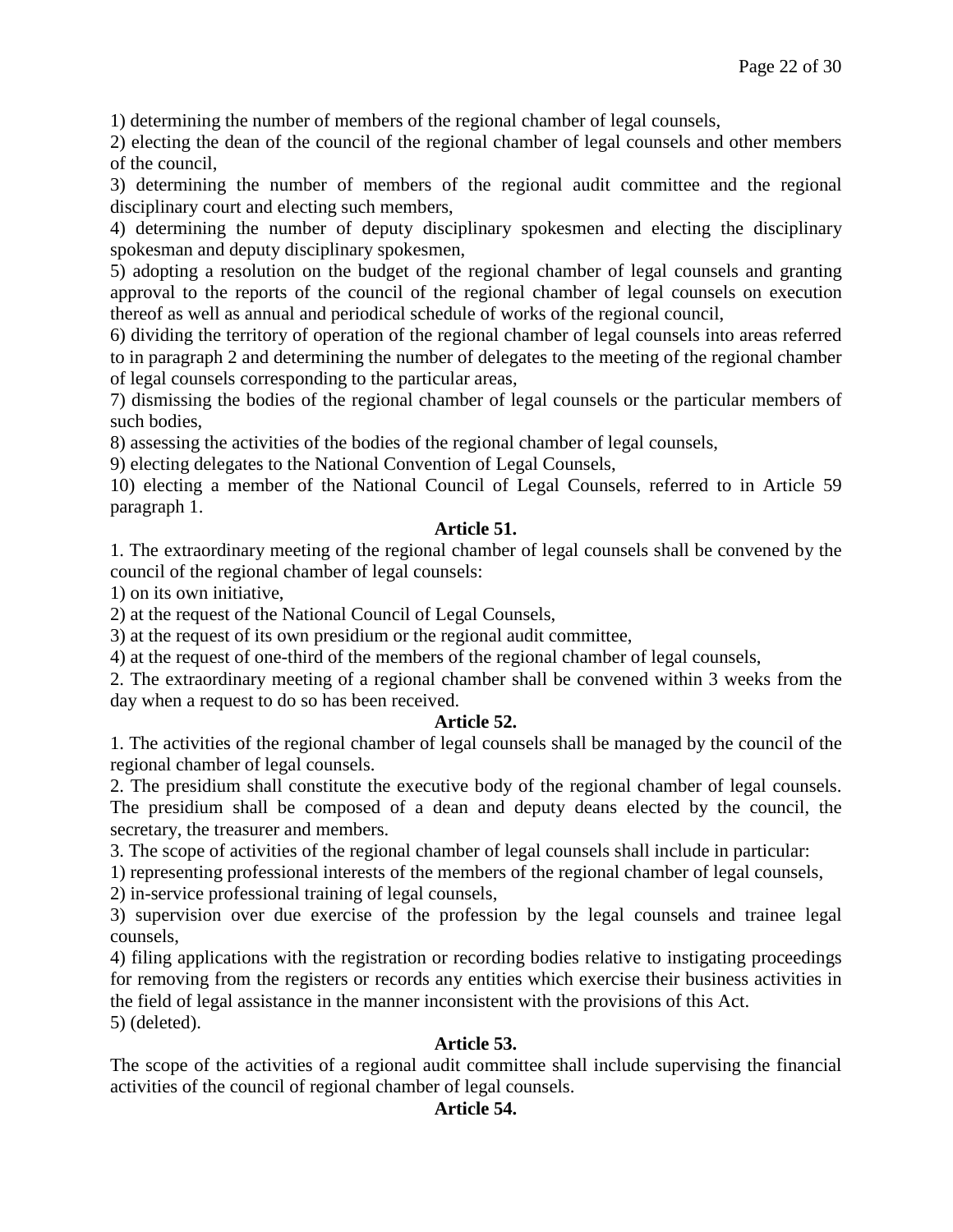1. The regional disciplinary court shall hear disciplinary cases of the members of the regional chamber of legal counsels filed by the disciplinary spokesman and appeals referred to in Article 66 paragraph 2.

2. The decisions of the regional disciplinary court are subject to appeal to the Higher Disciplinary Court.

### **Article 55.**

Legal counsels and trainee legal counsels residing within the territory of a region shall constitute the National Chamber of Legal Counsels.

### **Article 56.**

1. The National Convention of Legal Council shall be constituted by delegates elected by the meetings of regional chambers of legal counsels and the following persons who are not delegates, who shall perform an advisory role: members of the retiring National Council of Legal Counsels, President of the Higher Disciplinary Court, Chief Disciplinary Spokesman and the Chairman of the Higher Audit Committee.

2. The principles of carrying out the elections of candidates to the National Convention of Legal Counsels and the number of such delegates from the particular regional chambers of legal counsels shall be specified by the National Council of Legal Counsels.

3. The National Convention of Legal Counsels shall be convened by the National Council of Legal Counsels.

### **Article 57.**

The tasks of the National Convention of Legal Counsels shall include:

1) electing the President of the National Council of Legal Counsels,

2) electing the members of the National Council of Legal Counsels, Higher Audit Committee,

Higher Disciplinary Court, as well as the Chief Disciplinary Spokesman and his or her deputies.

3) adopting the directives for the activities of the self-government and the bodies thereof,

4) specifying the principles of carrying out the elections to the self-government bodies, the number of members of such bodies and the mode of dismissing them, as well as the principles of adopting resolutions by the self-government bodies,

5) (deleted).

6) examining and granting approval to the reports of the National Council of Legal Counsels, Higher Audit Committee, Higher Disciplinary Court, and the Chief Disciplinary Spokesman.

7) adopting the principles of ethics binding on the legal counsels,

8) determining basic principles of financial management of the self-government.

### **Article 58.**

1. The Extraordinary National Convention of Legal Counsels shall be convened by the National Council of Legal Counsels.

1) on its own initiative,

2) at the request of its own presidium or the Higher Audit Committee,

3) at the request of at least one-third of the councils of the regional chambers of legal counsels,

2. The Extraordinary National Convention shall be convened within two months from the day when a request to do so has been received

### **Article 59.**

1. The National Council of Legal Counsels shall be composed of the president and members elected by the National Convention of Legal Counsels and the members elected directly by the meetings of regional chambers, one per chamber.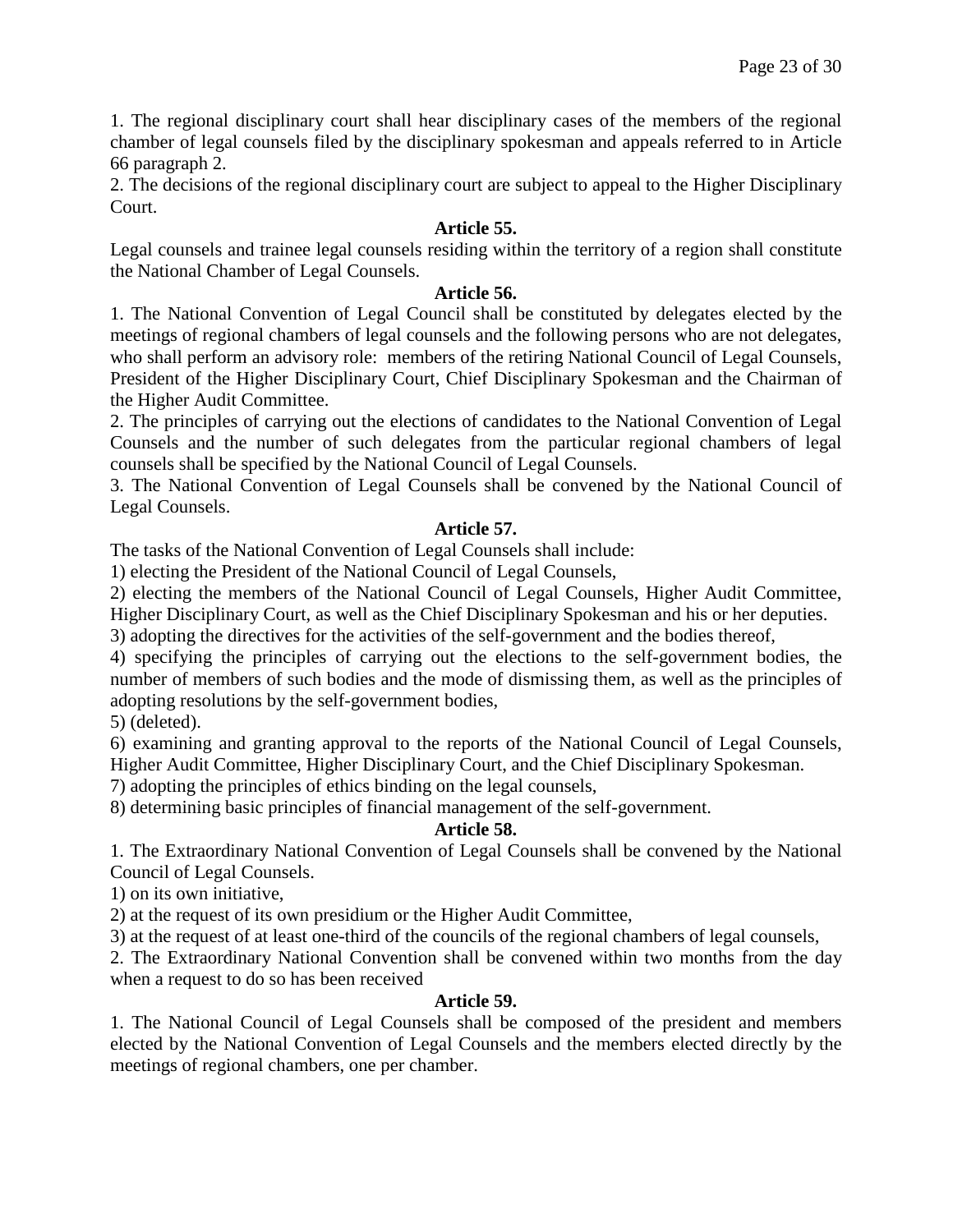2. The Presidium of the National Council of Legal Counsels shall be composed of the president and the deputies, the secretary, the treasurer and the members of the Presidium elected by the National Council.

3. The Presidium of the National Council of Legal Counsels shall constitute an executive body of the Council and shall report to it about its activities.

### **Article 60.**

The scope of operation of the National Council of Legal Counsels includes:

1) representing the self-government in contacts with the courts, state and local government bodies, institutions and organisations,

2) expressing opinions about draft legal acts and presenting proposals relative to legal regulations,

3) coordinating the activities of regional chambers of legal counsels and exercising supervision over their activities,

4) adopting the budget of the National Council of Legal Counsels and granting approval to the reports on the execution thereof as well as examining motions filed by the Higher Audit Committee,

5) electing the President of the National Council of Legal Counsels and the Chief Disciplinary Spokesman if their term of office expired within the period between the National Conventions of Legal Counsels,

5a) electing the chairman of the National Team of Inspectors, his/her deputies and members of the Team,

6) examining appeals against the resolutions of regional chambers of legal counsels,

7) coordinating the in-service professional training of legal counsels,

8) adopting the following rules and regulations:

a) on the activities of the self-government and the bodies thereof,

b) on the scope, mode of operation and the principles of remuneration of inspectors,

*c) participating in the legal counsel's training.*

**letter c does not conform to the Constitution insofar as, due an amendment introduced by the Act of 30.06.2005 on Amending the Bar Act and Certain Other Acts the selfgovernment of legal counsel was deprived of any influence on the determination of the principles of sitting a legal counsel's exam, adequate to the exercised care over adequate exercise of the profession of a legal counsel - judgement of the Constitutional Tribunal (Journal of Laws of 2006 No 206 item 1522); the said provision shall cease to be valid on 31.12.2006.**

d) on maintaining registers of legal counsels and trainee legal counsels,

e) on the principles of cooperation of a legal counsel with a foreign lawyer representing the client in the proceedings in which, pursuant to the binding procedures, it is required that a party be represented by an attorney at law or a legal counsel,

8a) repealing resolutions of the meeting of the regional chambers of legal counsels which are inconsistent with the law,

8b) (no longer in force),

9) establishing regional chambers of legal counsels, determining the number thereof and their territorial scope,

10) determining the principles of financial management of the self-government,

11) determining the amount of a membership fee and the principles of its distribution as well as the amount of fees relative to the decision on entering a specific person into the register of legal counsels and trainee legal counsels as well as handling fees,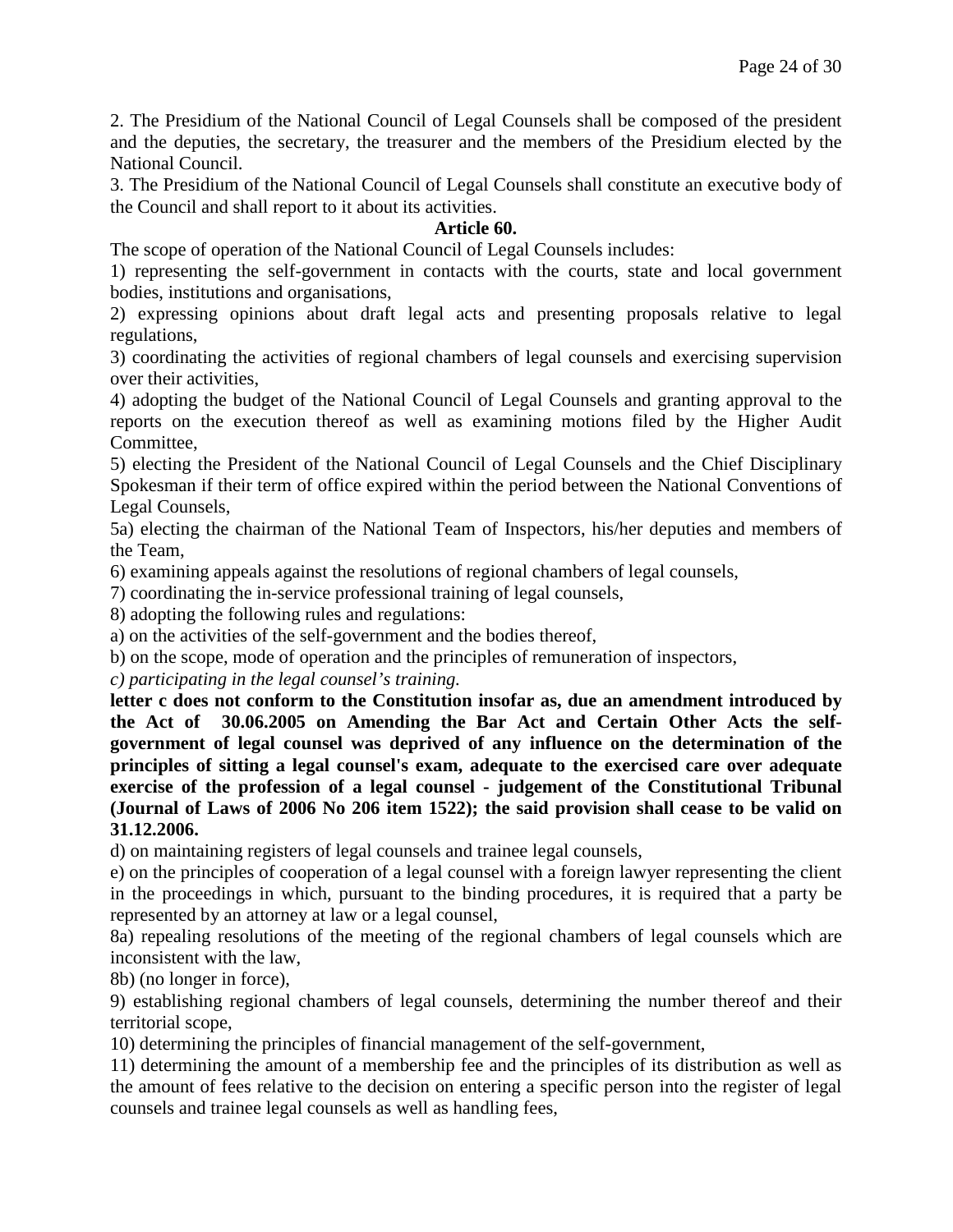11a) adopting resolutions on the principles of releasing trainee legal counsels from the duty to pay an annual fee in total or in part, as well as of the deferment of payment or spreading the payment out over a certain number of instalments,

12) performing the tasks specified in the Act on Providing Legal Assistance on the Territory of the Republic of Poland by Foreign Lawyers.

### **Article 61.**

The scope of activities of a Higher Audit Committee shall include supervising the financial activities of the National Council of Legal Counsels.

### **Article 62.**

1. The Higher Disciplinary Court shall examine the appeals from the decisions of the regional disciplinary courts.

2. The Higher Disciplinary Court shall examine, as a first-instance court, disciplinary cases of the members of the National Council of Legal Counsels and the councils of the regional chambers of legal counsels. Appeals against decisions issued in this mode shall be heard by the same court, by a different panel composed of five judges.

# **Article 62<sup>1</sup> .**

A decision issued by the Higher Disciplinary Court in the second instance shall be delivered, together with the grounds for this decision, to the Parties, the Minister of Justice and the National Council of Legal Counsels.

# **Article 62<sup>2</sup> .**

1. A decision issued by the Higher Disciplinary Court in the second instance may be subject to a cassation appeal lodged with the Supreme Court by the Parties, the Minister of Justice, the Ombudsman for Citizen Rights and the President of the National Council of Legal Counsels.

2. A decision against which a cassation appeal referred to in paragraph 1 may be lodged shall not be enforced until a cassation appeal is lodged or until the ineffective expiry of a deadline for lodging such an appeal.

# **Article 62<sup>3</sup> .**

The cassation appeal may be filed because of a material breach of the law or a striking disproportion of a disciplinary penalty.

# **Article 62<sup>4</sup> .**

The cassation appeal shall be lodged with the Supreme Court through the intermediary of a Higher Disciplinary Court within 30 days from the date of delivery of a decision with the grounds to this decision.

# **Article 62<sup>5</sup> .**

1. The cassation appeal referred to in Article  $62<sup>2</sup>$  paragraph 1 is not subject to a court fee.

2. The decision against which the cassation appeal has been lodged shall not be executed until the cassation appeal has been heard.

3. The Supreme Court shall examine the cassation appeal in a panel composed of three judges.

# **Article 626 .**

(repealed).

### **Article 63.**

The activities of the self-government shall be financed:

1) from contributions paid by the legal counsels and trainee legal counsels, from fees relative to the proceedings on entering new members into the register of legal counsels and trainee legal counsels and fines,

2) from income from other sources, and in particular from grants and subsidies as well as donations and inheritance.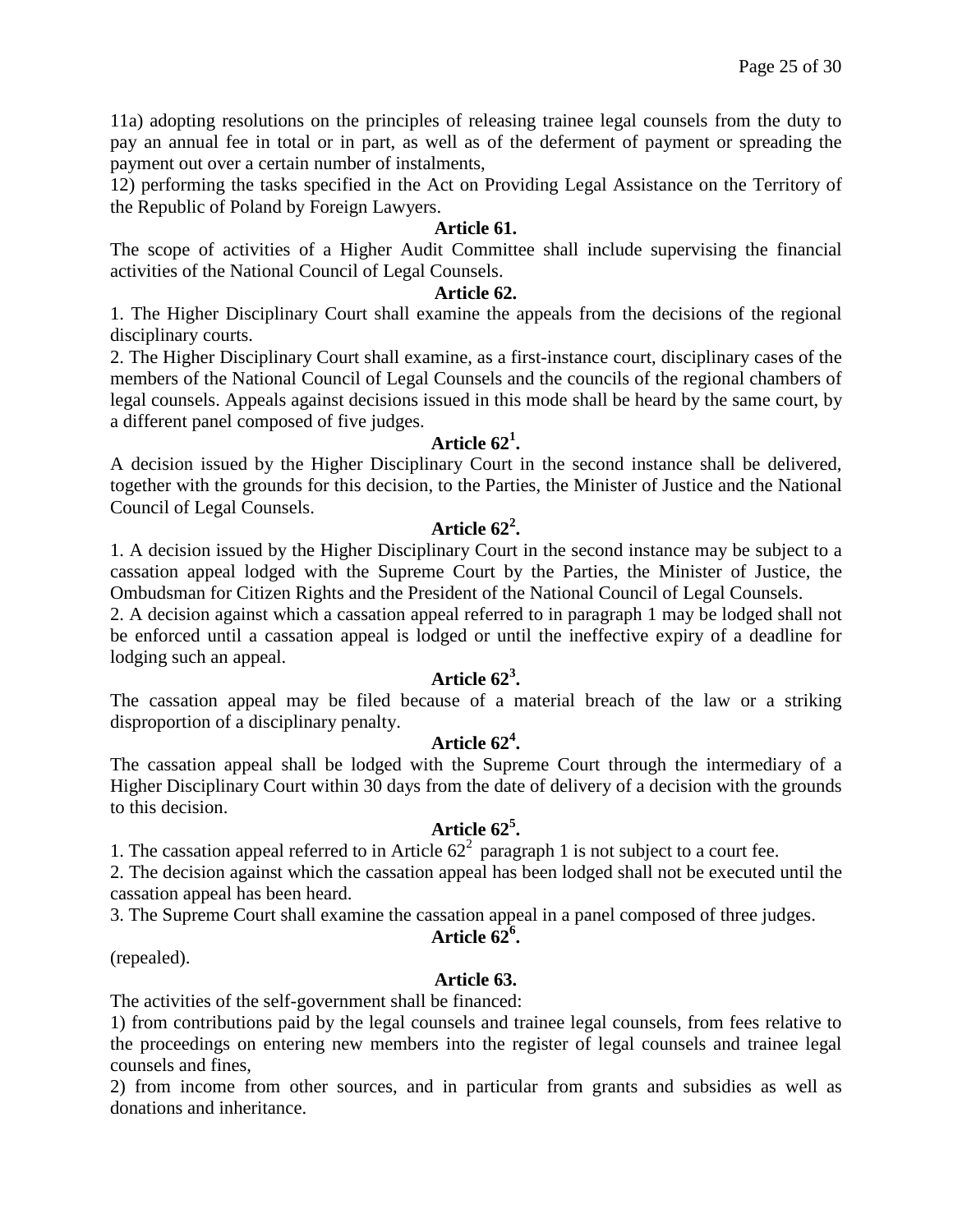# **Chapter 6 Disciplinary Liability**

### **Article 64.**

1. A legal counsel and a trainee legal counsel shall be subject to disciplinary liability:

1) for intentional inadequate exercising of the profession of a legal counsel,

2) for the acts which are contrary to the legal counsel's oath or the principles of ethics binding on a legal counsel.

1a. Legal counsels shall be subject to disciplinary liability also in the event of a failure to enter into the insurance agreement referred to in Article  $22<sup>7</sup>$  paragraph 1, pursuant to the provisions issued on the basis of Article  $22<sup>8</sup>$ .

2. Acts which constitute a breach relative to the working order and discipline specified in the Labour Code shall be excluded from the scope of disciplinary liability.

### **Article 65.**

1. The disciplinary penalties include:

1) admonition,

2) reprimand with a warning,

3) suspending the right to exercise the profession of a legal counsel for the period ranging from three months to five years,

3a) fine which is not lower than half of the average monthly wages in the national economy for the month preceding the date of pronouncing the disciplinary decision and not exceeding five times the amount of such remuneration,

4) deprivation of the right to exercise the profession of a legal counsel, and in relation to trainee legal counsels - expelling from the training.

2. The penalty referred to in paragraph 1 point 3 shall not be applicable to a trainee legal counsel.

2a.Next to the reprimand with a warning and a fine it shall also be possible to impose an additional penalty in the form of a ban on exercising patronage for the period ranging from one to five years.

2b. Next to the penalty of suspending the right to exercise the profession of a legal counsel it shall also be possible to impose an additional penalty in the form of a ban on exercising patronage for the period ranging from two to ten years.

2c. The penalty of deprivation of the right to exercise the profession of a legal counsel shall entail removing such a person from the register of legal counsels without the right to apply for a reentry.

2d. The penalty of expelling from the legal training entails removing such a person from the register of trainee legal counsels without the right to apply for a re-entry into the register of trainee legal counsels or into the register of legal counsels for the period of 10 years from the date when the decision of expelling from the legal training became final and binding.

3. (deleted).

### **Article 66.**

1. In the event of a minor offence the dean of the council of the regional chamber of legal counsel may limit the reaction to warning the legal counsel or the trainee legal counsel in question.

2. The legal counsel or trainee legal counsel shall be entitled to appeal against such a warning to the regional disciplinary court.

3. The decision of a regional disciplinary court relative to the appeal referred to in paragraph 2 shall be final.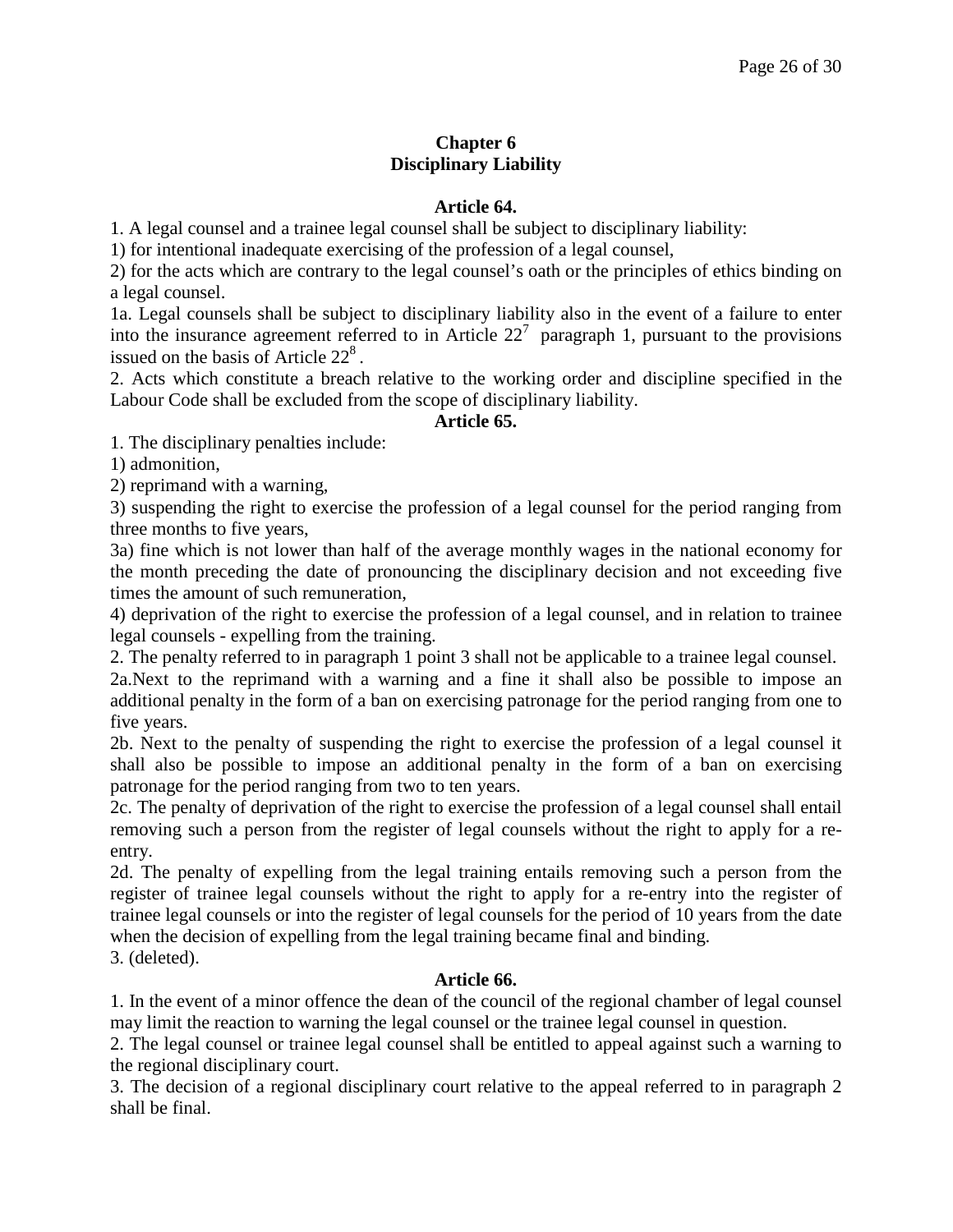### **Article 67.**

1. Disciplinary proceedings relative to the same act shall be under way independently from penal proceedings or disciplinary proceedings instituted in the organisational unit in which specific provisions provide for such proceedings. However, disciplinary proceedings may be suspended until the closing of penal proceedings.

2. (repealed).

# **Article 67<sup>1</sup> .**

The disciplinary proceedings shall include:

1) investigation, subject to the provisions of Article 681 paragraph 1a,

2) proceedings before the disciplinary court,

3) enforcement proceedings.

### **Article 68.**

1. The parties to the disciplinary proceedings shall include the prosecutor, the defendant and the aggrieved party.

2. The role of the prosecutor in the proceedings before the regional disciplinary court shall be played by the disciplinary spokesman, and before the Higher Disciplinary Court – by the Chief Disciplinary Spokesman.

3. The role of the defendant shall be played by the legal counsel or trainee legal counsel against whom the disciplinary proceedings are under way.

4. The role of the aggrieved party shall be played by a person whose legal interests have been directly breached by the conduct of a legal counsel or a trainee legal counsel in the way specified in Article 64.

# **Article 68<sup>1</sup> .**

1. The disciplinary proceedings shall be instituted, respectively, upon application of the disciplinary spokesman or the Chief Disciplinary Spokesman.

1a. The Minister of Justice may order that an investigation or proceedings before the disciplinary court against a legal counsel or a trainee legal counsel be instigated.

1b. In the case specified in Article 1a the Ministry of Justice shall have the rights of a party to the proceedings.

2. If a legal counsel provides legal assistance in any member state of the European Union or a member state of the European Free Trade Association (EFTS) being a party to the agreement on the European Economic Area pursuant to the provisions binding in this country and relative to providing legal assistance by lawyers from the European Union, the disciplinary court which instigated any disciplinary proceedings shall immediately notify thereof the competent body in the country in question by forwarding a copy of an application referred to in paragraph 1 to this body.

# **Article 68<sup>2</sup> .**

The disciplinary spokesman shall submit to the Minister of Justice copies of the decisions on commencing the investigation and inform the Minister of Justice about filing a motion on instituting disciplinary proceedings or forwarding a motion for imposing a penalty to the dean of the council of the regional chamber of legal counsels.

### **Article 69.**

In the event of death of the defendant prior to completion of the disciplinary proceedings, such proceedings shall be continued at the request of a spouse of the defendant, his or her relative within the first degree lineal consanguinity or his or her brother or sister made within two months from the day of the defendant's death.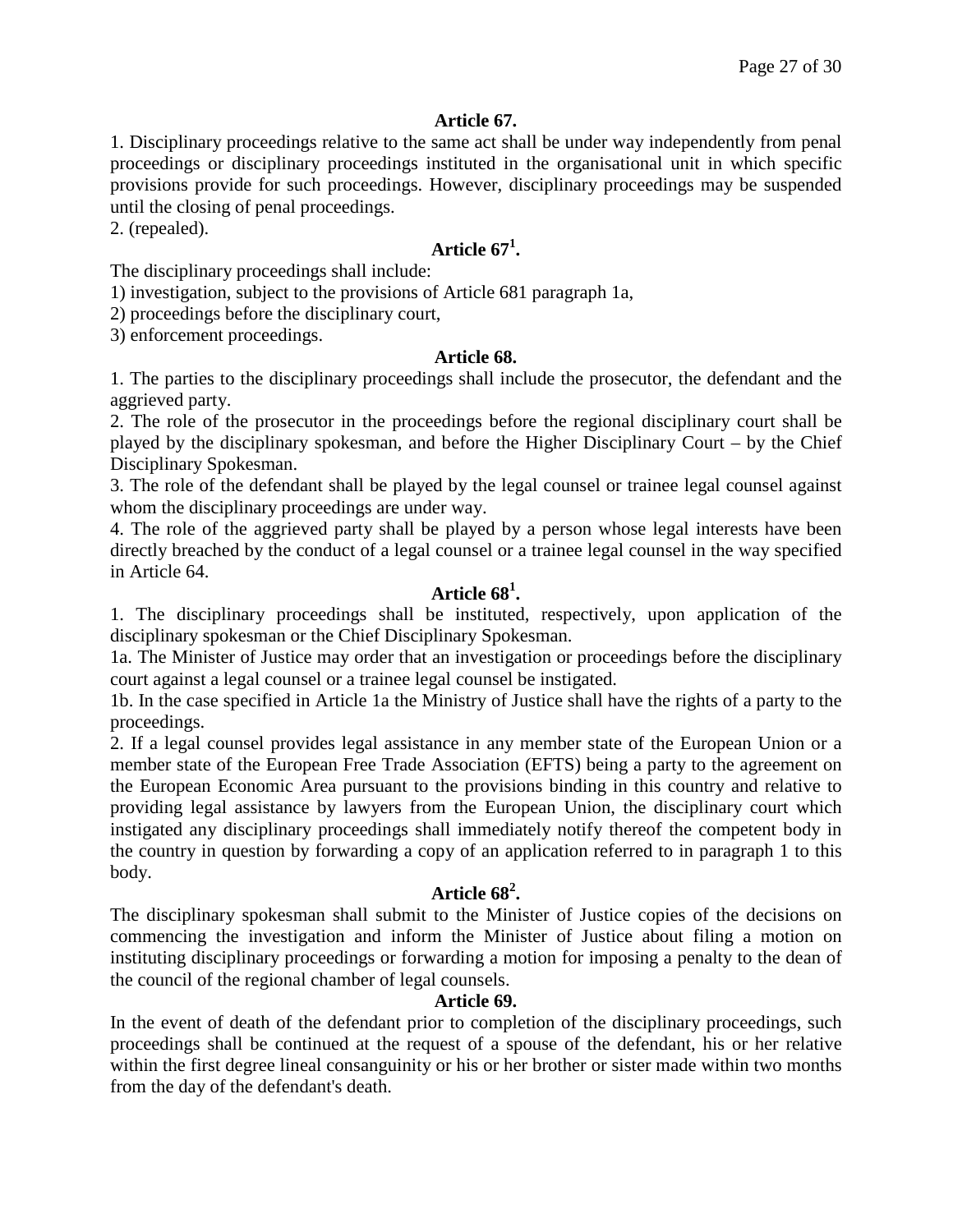Disciplinary proceedings may not be instigated if the period of three years from the day when the offence was committed expired, and in the case of events referred to in Article 11 paragraph 2 this deadline shall be equal to six months.

2. If, however, the act satisfies the criteria of a crime, disciplinary limitation of claims shall not take place earlier than the limitation of claims provided for in the penal legal act.

3. Disciplinary termination of claims shall be interrupted by every act of the disciplinary spokesman or the Chief Disciplinary Spokesman relative to the case.

3a. The punishability of a disciplinary offence expires after five years from the date of committing such an offence,

and in the event provided for in Article 11 paragraph 2 – after two years.

4. The defendant may employ a defender. The role of the defender may be played by a legal counsel or an attorney at law.

# **Article 70<sup>1</sup> .**

The disciplinary court adjudicates in the panel of three judges.

# **Article 70<sup>2</sup> .**

1. The case shall be heard by the regional disciplinary court at the regional chamber of legal counsels of which the defendant was member on the day when the disciplinary proceedings were instigated.

2. If an offence examined within the framework of one case was committed by two or more defendants entered into the register of legal counsels or trainee legal counsels who are members of different chambers, the disciplinary court within the region of which the offence was committed shall be competent to hear the case, and should this location be impossible to determine - the regional disciplinary court in the region of which the disciplinary proceedings were first started.

3. Disputes between courts on cognizance shall be settled by the Higher Disciplinary Court.

# **Article 70<sup>3</sup> .**

The settlements made by a disciplinary court shall take the form of decisions or rulings. A decision may be issued exclusively at a hearing.

# **Article 70<sup>4</sup> .**

The decisions and rulings which end the proceedings shall be subject to appeal which may be filed by the parties or by the Minister of Justice within 14 days upon reception of a copy of the decision or ruling together with the grounds for such a decision or ruling and an instruction about the deadline and mode of making an appeal.

# **Article 70<sup>5</sup> .**

The Minister of Justice and the persons he or she has authorised shall be at any time entitled to inspect the files and to request information about the results of the disciplinary proceedings as well as to request final and binding disciplinary decisions or rulings together with the files of the case.

# **Article 70<sup>6</sup> .**

1. The costs of disciplinary proceedings shall include all expenses incurred in relation to such proceedings.

2. In the event of imposing a penalty the costs of the proceedings shall be borne by the defendant. In all other cases the costs of investigation and proceedings before the regional disciplinary court shall be covered by the competent regional chamber of legal counsels and the costs of proceedings before the Higher Disciplinary Court – by the National Chamber of Legal Counsels.

### **Article 71.**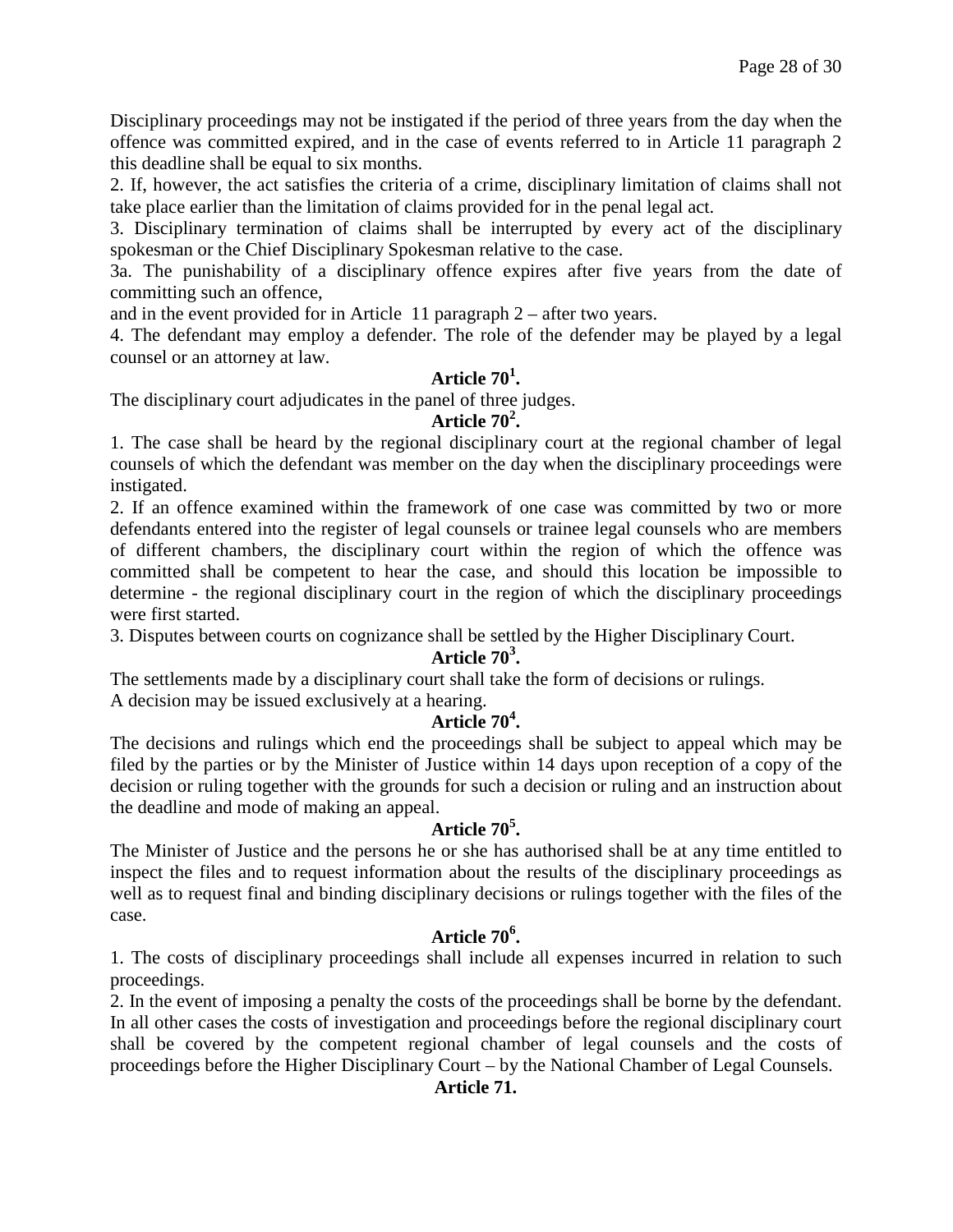1. The disciplinary court shall immediately send a copy of a final and binding decision to the competent council of the regional chamber of legal counsels for execution and to the attention of the Minister of Justice and the National Council of Legal Counsels.

2. Execution of the disciplinary penalties, with the exception of penalties enumerated in Article 65 paragraph 1 point 3 and 4 shall constitute a duty of the dean of the regional chamber of legal counsels.

3. A copy of the final and binding decision on imposing a disciplinary penalty shall be attached to the personal files.

4. The penalties referred to in paragraph 65 paragraph 1 point 3 and 4 shall be notified to:

1) the courts,2) public prosecution offices,

3) employers and other entities to which the legal counsel in question provides legal assistance,

4) state and local government bodies competent due to the character of the cases handled by the legal counsel in question – within the area covered with the competences of a regional chamber of legal counsels in which the legal counsel of trainee legal counsel is entered into the register, and in the event of a legal counsel exercising the profession of an attorney at law – the regional bar council.

5. The note about a disciplinary penalty shall be removed ex officio after the expiry of:

1) three years from the date when a disciplinary decision imposing a penalty of admonition, reprimand with a warning or a fine became final and binding,

2) five years from the expiry of the period of suspension of the right to exercise the profession of a legal counsel if during this period the legal counsel in question was not subject to a penalty or if no disciplinary proceedings were instigated against him or her.

6. The note on imposing the penalty consisting in the ban to exercise the profession of a legal counsel and expelling from the legal counsel's training shall not be removed.

7. Once the disciplinary penalty is cancelled, the dean of the council of the regional chamber of legal counsels shall order that the note on imposing a disciplinary penalty be erased and that the documents relative to imposing the penalty be removed from the personal file.

### **Article 72.**

(deleted).

### **Article 73.**

The members of disciplinary courts, insofar as they adjudicated in disciplinary matters, shall be subject exclusively to the provisions of the law.

### **Article 74.**

(repealed).

# **Article 74<sup>1</sup> .**

All issues relative to disciplinary proceedings which are not covered by this Act shall be governed by the provisions of the Code of Civil Procedure applied accordingly.

### **Chapter 7**

### **Special, transitional and final provisions**

### **Article 75.**

The service relationship and the rights and resulting duties of legal counsels and trainee legal counsels who are soldiers in active military services, Police offices, officers of the Internal Security Agency, the Intelligence Agency, the Military Counter-Intelligence Service, the Military Intelligence Service, the Central Anticorruption Bureau, the Boarder Guards, the National Fire